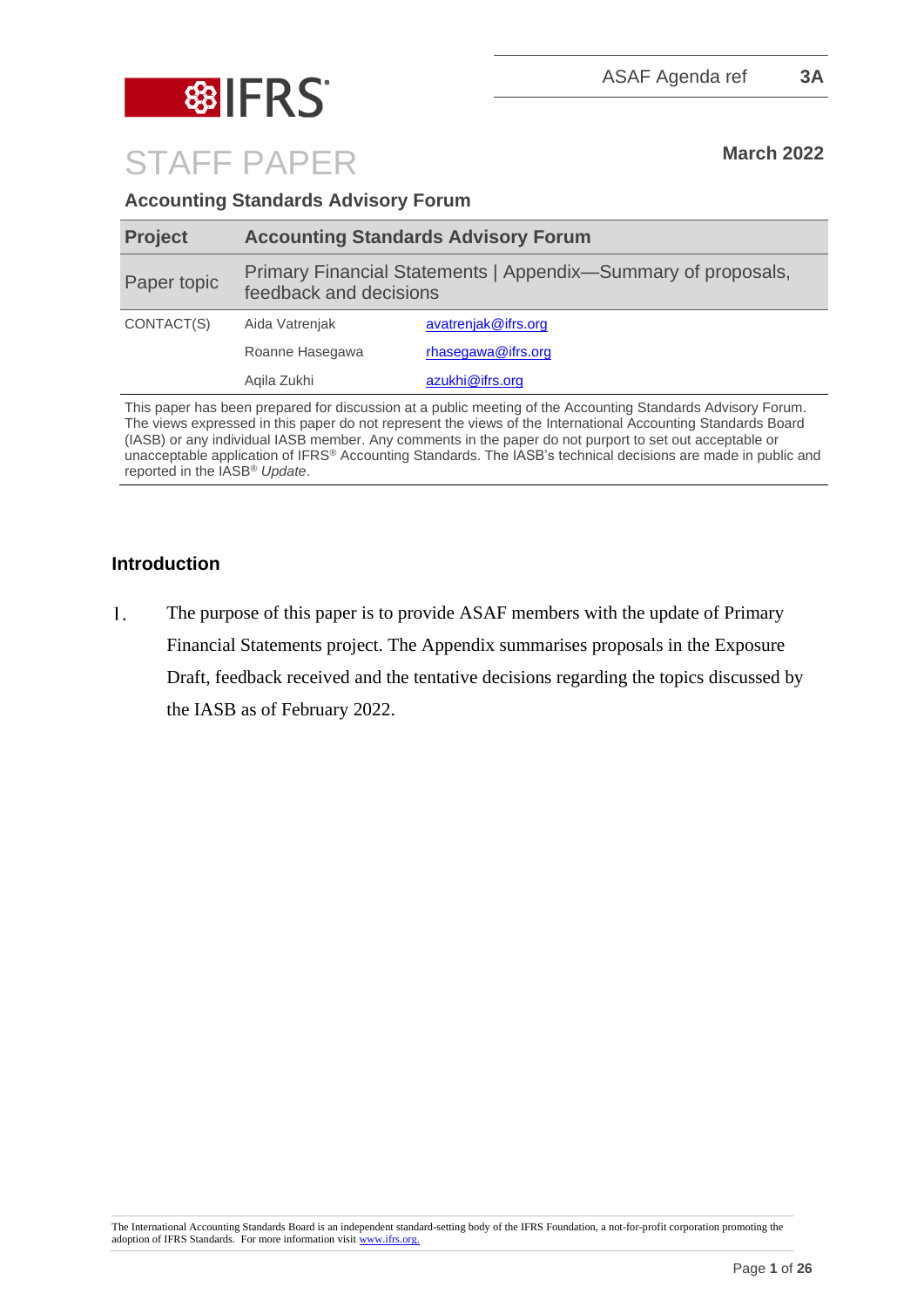## **Appendix—Summary of proposals, feedback and decisions**

| <b>Topic and ref</b>                                                                                                                                                                    | <b>Summary of proposals</b>                                                                                                                                                                                                                                                                                                                                           | <b>Summary of feedback</b>                                                                                                                                                                                                                                                                                                                                                                                                                                                                                                    | <b>Tentative decisions</b>                                                                                                                                                                                                                                                                                                                                                                                                                                                               |
|-----------------------------------------------------------------------------------------------------------------------------------------------------------------------------------------|-----------------------------------------------------------------------------------------------------------------------------------------------------------------------------------------------------------------------------------------------------------------------------------------------------------------------------------------------------------------------|-------------------------------------------------------------------------------------------------------------------------------------------------------------------------------------------------------------------------------------------------------------------------------------------------------------------------------------------------------------------------------------------------------------------------------------------------------------------------------------------------------------------------------|------------------------------------------------------------------------------------------------------------------------------------------------------------------------------------------------------------------------------------------------------------------------------------------------------------------------------------------------------------------------------------------------------------------------------------------------------------------------------------------|
| December<br>2020<br><b>AP21B</b><br><b>Subtotals and</b><br>categories-<br>general<br>model                                                                                             | <b>Subtotals</b><br>A1. The Exposure Draft proposed that an<br>entity presents the following new<br>subtotals in the statement of profit or loss<br>(paragraph 60 of the Exposure Draft):<br>operating profit or loss (operating profit);<br>a)                                                                                                                       | <b>Subtotals</b><br>Most respondents agreed with the proposals to<br>B1.<br>introduce defined subtotals in the statement of<br>profit or loss. They think the proposals have the<br>potential to result in useful information and<br>improve comparability between entities.<br>Many respondents agreed with the proposals to<br><b>B2.</b>                                                                                                                                                                                   | Subtotals-operating profit<br>Confirmed proposals<br>C1. The IASB tentatively confirmed that entities would be required<br>to present an operating profit subtotal in the statement of profit<br>or loss and not to develop a direct definition of operating profit.<br>Subtotals-profit before financing and income tax                                                                                                                                                                 |
| March 2021<br><b>AP21A</b><br><b>Subtotals in</b><br>the statement<br>of profit or<br><u>loss-</u>                                                                                      | operating profit or loss and income and<br>b)<br>expenses from integral associates and<br>joint ventures; and<br>profit or loss before financing and income<br>$\mathbf{c}$<br>tax.                                                                                                                                                                                   | define the operating category as a residual<br>category. However, some respondents disagreed<br>with defining the operating category as a residual<br>category and preferred a 'positive' or 'direct'<br>definition because they disagreed with the content<br>of operating profit.                                                                                                                                                                                                                                           | Confirmed proposals<br>The IASB tentatively confirmed to retain the proposal to define<br>the 'profit before financing and income tax' subtotal and<br>require it to be presented in the statement of profit or loss.                                                                                                                                                                                                                                                                    |
| operating<br>profit<br>May 2021<br><b>AP21A</b><br><b>Subtotals and</b><br>categories-<br>financing<br>category<br><b>AP21B</b><br><b>Subtotals and</b><br>categories-<br>profit before | <b>Categories</b><br>A2. In applying these proposed new subtotals,<br>an entity would present in the statement of<br>profit or loss income and expenses<br>classified in the following categories<br>(paragraph 45 of the Exposure Draft):<br>a)<br>operating;<br>integral associates and joint ventures;<br>b)<br>$\mathbf{c}$<br>investing; and<br>d)<br>financing. | <b>Categories</b><br>Most respondents agreed with the proposals to<br><b>B</b> 3.<br>introduce categories in the statement of profit or<br>loss. They think the proposals have the potential<br>to result in useful information and improve<br>comparability between entities.<br>However, some respondents said additional<br>B4.<br>guidance would be needed to achieve consistent<br>application and comparability, including guidance<br>on the definitions of the categories and the term<br>'main business activities'. | <b>Categories</b><br>Confirmed proposals<br>C3. The IASB tentatively confirmed to retain the proposal to<br>introduce separate investing and financing categories in the<br>statement of profit or loss.<br>See below for the confirmed proposals and changes to the<br>C4.<br>proposals related to derivatives and hedging instruments,<br>foreign exchange differences and alignment of the investing<br>categories in the statement of profit or loss and statement of<br>cash flows. |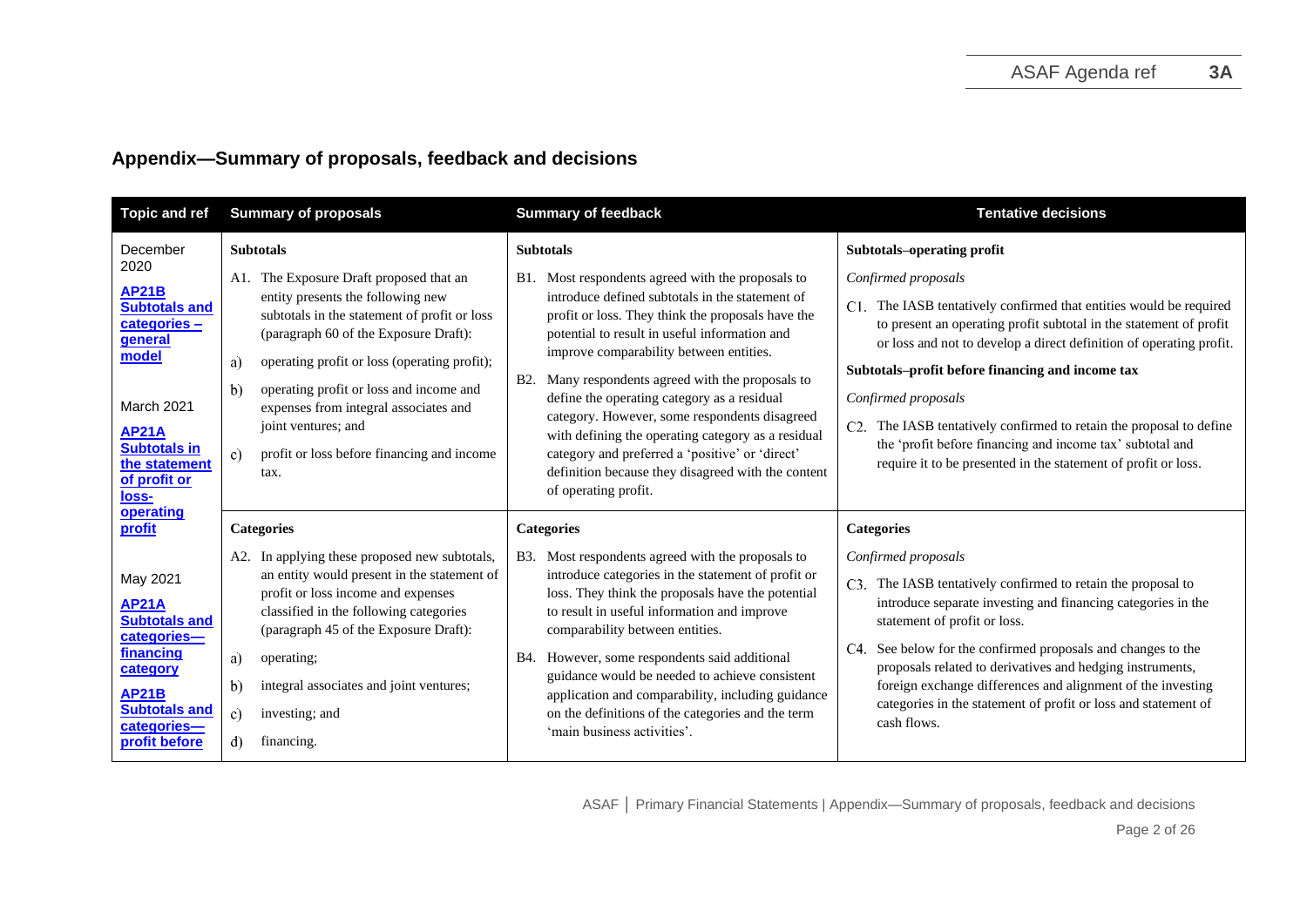| <b>Topic and ref</b>                                                                                                                                                                                                                       | <b>Summary of proposals</b>                                                                                                                                                                                                                                                                                                                                                                                                                                                                                                                                                                                                                               | <b>Summary of feedback</b>                                                                                                                                                                                                                                                                                                                                                                                                                                                                                                                                                           | <b>Tentative decisions</b>                                                                                                                                                                                                                                                                                                                                                                                                                                                                                                                                                                |
|--------------------------------------------------------------------------------------------------------------------------------------------------------------------------------------------------------------------------------------------|-----------------------------------------------------------------------------------------------------------------------------------------------------------------------------------------------------------------------------------------------------------------------------------------------------------------------------------------------------------------------------------------------------------------------------------------------------------------------------------------------------------------------------------------------------------------------------------------------------------------------------------------------------------|--------------------------------------------------------------------------------------------------------------------------------------------------------------------------------------------------------------------------------------------------------------------------------------------------------------------------------------------------------------------------------------------------------------------------------------------------------------------------------------------------------------------------------------------------------------------------------------|-------------------------------------------------------------------------------------------------------------------------------------------------------------------------------------------------------------------------------------------------------------------------------------------------------------------------------------------------------------------------------------------------------------------------------------------------------------------------------------------------------------------------------------------------------------------------------------------|
| financing and<br>income tax<br><b>July 2021</b><br><b>AP21A</b><br><b>Classification</b><br>of income<br>and expenses<br>in the<br>financing<br>category of<br>statement of<br>profit or loss                                              |                                                                                                                                                                                                                                                                                                                                                                                                                                                                                                                                                                                                                                                           | B5. Many respondents expressed concerns about:<br>the proposed classification of foreign exchange<br>a)<br>differences and of fair value gains and losses on<br>derivatives and hedging instruments-they<br>question whether the benefits of such<br>classification would outweigh the costs; and<br>the proposed labels for the categories in the<br>$\mathbf{b}$<br>statement of profit or loss—they say it is<br>confusing that the labels are similar to the labels<br>of the categories in the statement of cash flows,<br>although the content of the categories is different. |                                                                                                                                                                                                                                                                                                                                                                                                                                                                                                                                                                                           |
| <b>AP21B</b><br><b>Classification</b><br>of fair value<br>gains or<br>losses on<br>derivatives<br>and hedging<br><b>instruments</b><br><b>AP21C</b><br><b>Classification</b><br>of foreign<br>exchange<br>differences in<br>profit or loss | <b>Operating category</b><br>A3. The operating category would include<br>income or expenses not classified in the<br>other categories such as the investing<br>category or the financing category. In<br>other words, the operating category would<br>be the default category (paragraph 46 of<br>the Exposure Draft). <sup>1</sup><br>The Exposure Draft proposed specific<br>A4.<br>requirements for entities with specified<br>main business activities, to ensure that the<br>operating category includes all income<br>and expenses from their main business<br>activities. These requirements and related<br>feedback are discussed in Agenda Paper | <b>Operating category</b><br>Some respondents expressed concerns about<br>B6.<br>defining the operating category as a residual<br>category-mainly because they disagree with<br>including in operating profit some income and<br>expenses that are unusual, volatile or do not arise<br>from an entity's main business activities.                                                                                                                                                                                                                                                   | <b>Operating category</b><br>Confirmed proposals<br>C5. The IASB tentatively confirmed that:<br>these types of income and expenses shall not be classified in the<br>a)<br>operating category: investing, financing, income tax, and<br>discontinued operations.<br>the operating category comprises all income and expenses<br>$\mathbf{b}$<br>arising from an entity's operations, including volatile and<br>unusual income and expenses arising from an entity's<br>operations; and includes, but is not limited to, income and<br>expenses from an entity's main business activities. |

<sup>&</sup>lt;sup>1</sup> Also see paragraphs BC53–BC57 of the Basis for Conclusions on the Exposure Draft.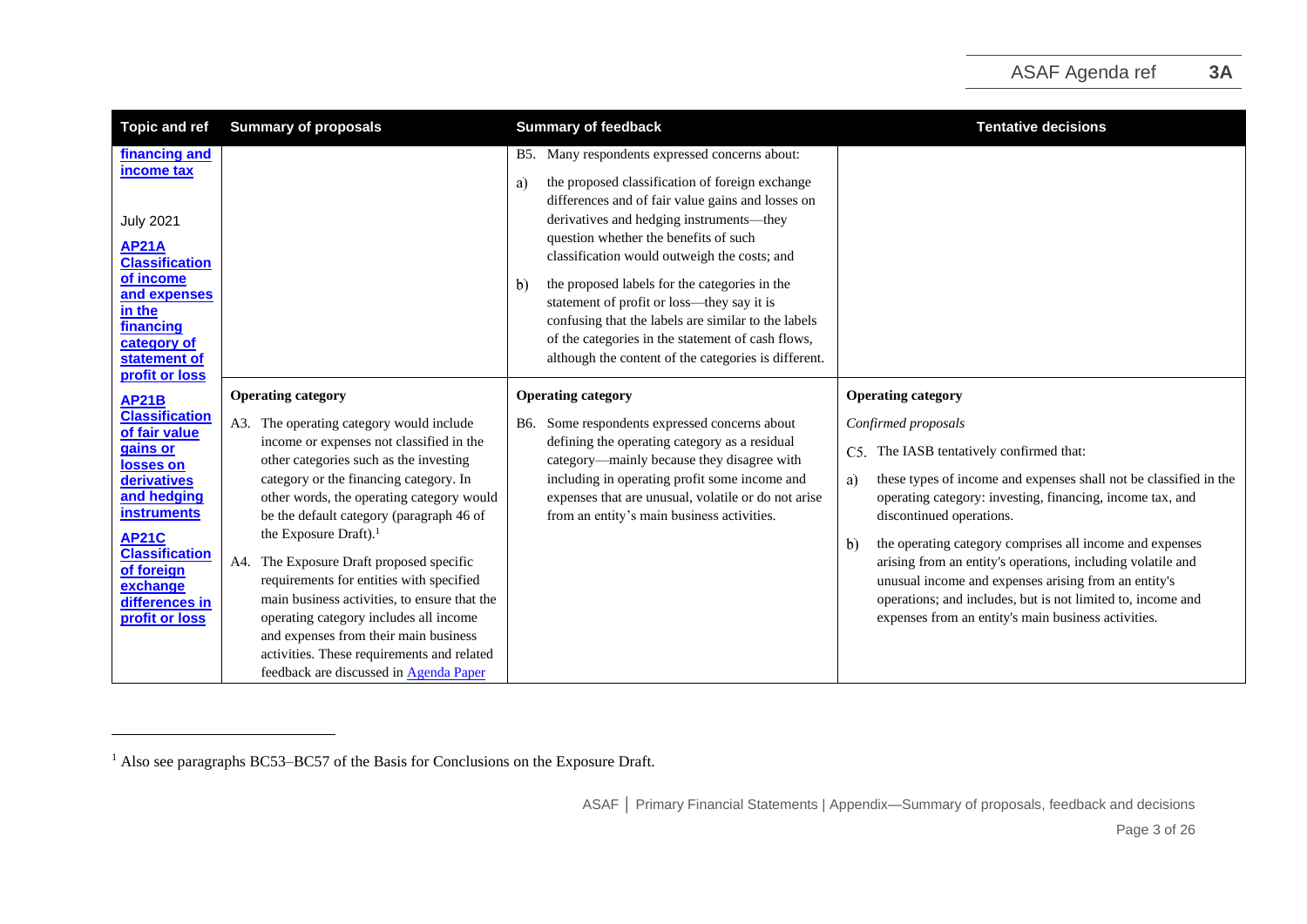| <b>Topic and ref</b>                                                                        | <b>Summary of proposals</b>                                                                                                                                                                                                                                                                                                                                                                 | <b>Summary of feedback</b>                                                                                                                                                                                                                                                                                             | <b>Tentative decisions</b>                                                                                                                                                                                                                                                                                                                                                                                                                                                                                                                                                                                                                                                                                                                                                                                                                                                                                                                                                                    |
|---------------------------------------------------------------------------------------------|---------------------------------------------------------------------------------------------------------------------------------------------------------------------------------------------------------------------------------------------------------------------------------------------------------------------------------------------------------------------------------------------|------------------------------------------------------------------------------------------------------------------------------------------------------------------------------------------------------------------------------------------------------------------------------------------------------------------------|-----------------------------------------------------------------------------------------------------------------------------------------------------------------------------------------------------------------------------------------------------------------------------------------------------------------------------------------------------------------------------------------------------------------------------------------------------------------------------------------------------------------------------------------------------------------------------------------------------------------------------------------------------------------------------------------------------------------------------------------------------------------------------------------------------------------------------------------------------------------------------------------------------------------------------------------------------------------------------------------------|
| December<br>2021                                                                            | 21C of the December 2020 IASB<br>meeting.                                                                                                                                                                                                                                                                                                                                                   |                                                                                                                                                                                                                                                                                                                        |                                                                                                                                                                                                                                                                                                                                                                                                                                                                                                                                                                                                                                                                                                                                                                                                                                                                                                                                                                                               |
| <b>AP21B</b><br><b>Income and</b><br>expenses<br>classified in<br>the investing<br>category | <b>Investing category</b><br>A5. The investing category would include<br>returns from investments, that is, income<br>and expenses from assets that generate a<br>return individually and largely<br>independently of other resources held by<br>an entity. The investing category would<br>also include related incremental expenses<br>(paragraph 47 of the Exposure Draft). <sup>2</sup> | <b>Investing category</b><br>Many respondents agreed with the proposal for<br>B7.<br>the investing category. However, some<br>respondents said the definition is insufficiently<br>robust.<br>A few respondents expressed concerns about<br><b>B8.</b><br>including incremental expenses in the investing<br>category. | <b>Investing category</b><br>Confirmed proposals<br>C6. The IASB tentatively decided:<br>to retain the proposal for entities to classify in the investing<br>a)<br>category income and expenses from assets that generate returns<br>individually and largely independently of other resources held<br>by an entity;<br>to retain the proposed application guidance in the Exposure<br>$\mathbf{b}$<br>Draft; and<br>to retain the label 'investing category' for that category.<br>C)<br>Changes to the proposals<br>The IASB tentatively decided:<br>C7.<br>to add further application guidance stating that income and<br>a)<br>expenses arising from individual assets and disposal groups<br>held for sale and income and expenses arising from business<br>combinations would not be classified in investing category, and<br>negative returns are classified in the same category as positive<br>returns:<br>to classify income and expenses from associates and joint<br>$\mathbf{b}$ |
|                                                                                             |                                                                                                                                                                                                                                                                                                                                                                                             |                                                                                                                                                                                                                                                                                                                        | ventures in the investing category;<br>to remove the discussion of the objective from the requirements<br>C)<br>in the Standard and explain in the Basis for Conclusions the                                                                                                                                                                                                                                                                                                                                                                                                                                                                                                                                                                                                                                                                                                                                                                                                                  |

<sup>&</sup>lt;sup>2</sup> Also see paragraphs B32–B33 of the Exposure Draft and paragraphs BC48–BC52 of the Basis for Conclusions on the Exposure Draft.

ASAF **│** Primary Financial Statements | Appendix—Summary of proposals, feedback and decisions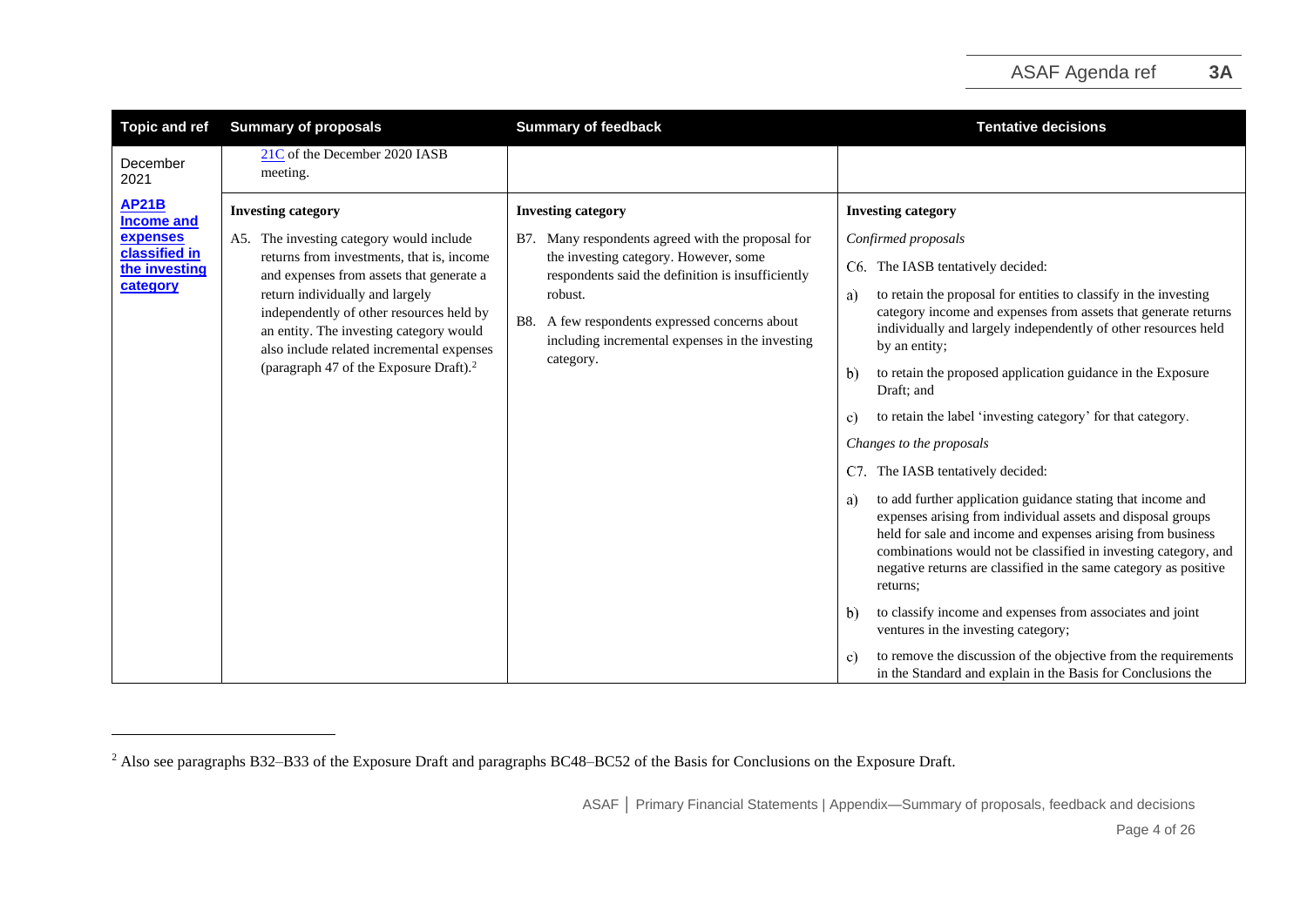| <b>Topic and ref</b> | <b>Summary of proposals</b>                                                                                                                                                                                                                                                                                                                                                                              | <b>Summary of feedback</b>                                                                                                                                                                             | <b>Tentative decisions</b>                                                                                                                                                                                                                                                                                                                                                                                                                                                                                                                                                                                                                                                                                                                                                                                                                                                                                                                                                                                                                                                                 |
|----------------------|----------------------------------------------------------------------------------------------------------------------------------------------------------------------------------------------------------------------------------------------------------------------------------------------------------------------------------------------------------------------------------------------------------|--------------------------------------------------------------------------------------------------------------------------------------------------------------------------------------------------------|--------------------------------------------------------------------------------------------------------------------------------------------------------------------------------------------------------------------------------------------------------------------------------------------------------------------------------------------------------------------------------------------------------------------------------------------------------------------------------------------------------------------------------------------------------------------------------------------------------------------------------------------------------------------------------------------------------------------------------------------------------------------------------------------------------------------------------------------------------------------------------------------------------------------------------------------------------------------------------------------------------------------------------------------------------------------------------------------|
|                      |                                                                                                                                                                                                                                                                                                                                                                                                          |                                                                                                                                                                                                        | reasons for including specific items in the investing category;<br>and<br>not to proceed with the proposed use of the defined term<br>d)<br>'income and expenses from investments'.<br>C8. The IASB will discuss other aspects of proposals at a future<br>meeting.                                                                                                                                                                                                                                                                                                                                                                                                                                                                                                                                                                                                                                                                                                                                                                                                                        |
|                      | <b>Financing category</b>                                                                                                                                                                                                                                                                                                                                                                                | <b>Financing category</b>                                                                                                                                                                              | <b>Financing category</b>                                                                                                                                                                                                                                                                                                                                                                                                                                                                                                                                                                                                                                                                                                                                                                                                                                                                                                                                                                                                                                                                  |
|                      | A6. The financing category would include<br>(paragraph 49 of the Exposure Draft): <sup>3</sup><br>income and expenses from cash and cash<br>a)<br>equivalents;<br>income and expenses on liabilities arising<br>b)<br>from financing activities; and<br>interest income and expenses on other<br>c)<br>liabilities, for example, the unwinding of<br>discounts on pension liabilities and<br>provisions. | Some respondents expressed concerns about the<br>B9.<br>proposed classification of income and expenses<br>from cash and cash equivalents and other<br>investments held as part of treasury activities. | Changes to the proposals<br>C9. The IASB tentatively decided not to proceed with the proposed<br>addition to the definition of 'financing activities' in IAS 7<br>Statement of Cash Flows.<br>C10. The IASB tentatively decided to require an entity to classify<br>income and expenses from cash and cash equivalents in the<br>investing category rather than the financing category.<br>C11. The IASB tentatively decided in relation to the classification in<br>categories of statement of profit or loss to:<br>require an entity to classify in the financing category:<br>a)<br>i) for liabilities that arise from transactions that involve only<br>the raising of finance—all income and expenses;<br>ii) from other liabilities—specified income and expenses (see<br>$C13$ ;<br>describe transactions that involve only the raising of finance as<br>$\mathbf{b}$<br>transactions that involve:<br>i) the receipt by the entity of cash, a reduction in a financial<br>liability or an entity's own equity;<br>ii) the return by the entity of cash or an entity's own equity; |

<sup>&</sup>lt;sup>3</sup> Also see paragraphs B34–B37 of the Exposure Draft and paragraphs BC33–BC47 of the Basis for Conclusions on the Exposure Draft.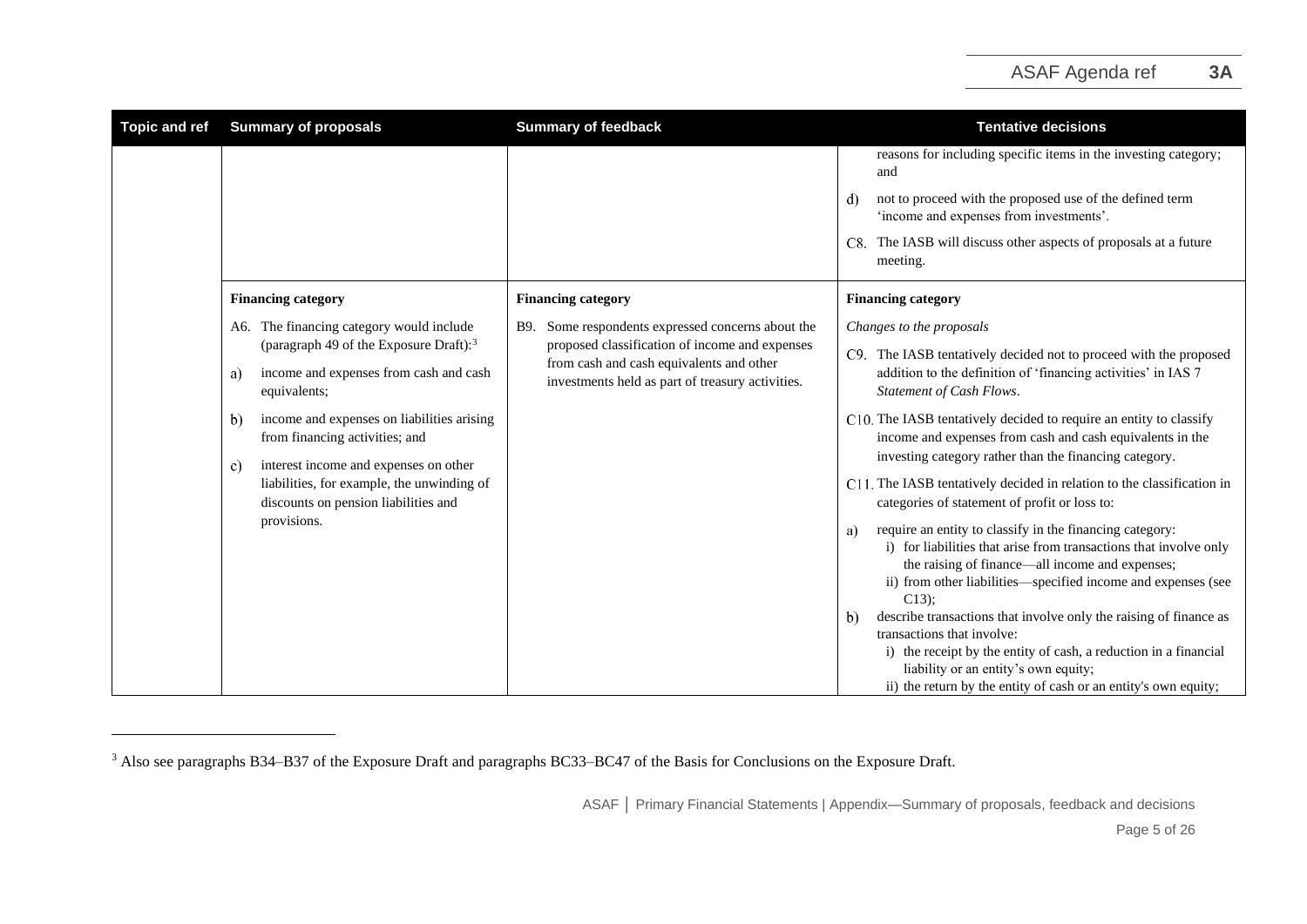<span id="page-5-0"></span>

| <b>Topic and ref</b> | <b>Summary of proposals</b> | <b>Summary of feedback</b> | <b>Tentative decisions</b>                                                                                                                                                                                                                                                                                                                                                                                                                                                                                                                                                                                  |
|----------------------|-----------------------------|----------------------------|-------------------------------------------------------------------------------------------------------------------------------------------------------------------------------------------------------------------------------------------------------------------------------------------------------------------------------------------------------------------------------------------------------------------------------------------------------------------------------------------------------------------------------------------------------------------------------------------------------------|
|                      |                             |                            | require an entity, in relation to hybrid contracts with host<br>c)<br>liabilities and embedded derivatives, to classify:<br>i) income and expenses relating to separated host liabilities in<br>the same way as income and expenses on other liabilities;<br>ii) income and expenses relating to separated embedded<br>derivatives in the same way as income and expenses on<br>stand-alone derivatives; and<br>iii) income and expenses related to contracts that are not<br>separated in the same way as income and expenses on<br>other liabilities.                                                     |
|                      |                             |                            | C12. In addition, the IASB tentatively decided to develop disclosure<br>requirements for the situation in which an entity designates an<br>entire hybrid contract as at fair value through profit or loss and<br>as a result does not separate from the host financial liability an<br>embedded derivative that is otherwise required to be separated<br>by IFRS 9 Financial Instruments. The objective of these<br>disclosure requirements would be to give users of financial<br>statements information about when the use of the fair value<br>option changes the classification of income and expenses. |
|                      |                             |                            | C13. For liabilities that arise from transactions that do not involve<br>only the raising of finance, except some such liabilities<br>specified by the IASB, the IASB tentatively decided to require<br>an entity to classify in the financing category of the statement<br>of profit or loss interest expense and the effect of changes in<br>interest rates, when such amounts are identified applying the<br>requirements of IFRS Accounting Standards.                                                                                                                                                  |
|                      |                             |                            | C14. The IASB specified that this tentative decision does not apply<br>to liabilities that arise from transactions that do not involve only<br>the raising of finance and that:                                                                                                                                                                                                                                                                                                                                                                                                                             |
|                      |                             |                            | are hybrid contracts in the scope of IFRS 9 measured at<br>a)<br>amortised cost; and                                                                                                                                                                                                                                                                                                                                                                                                                                                                                                                        |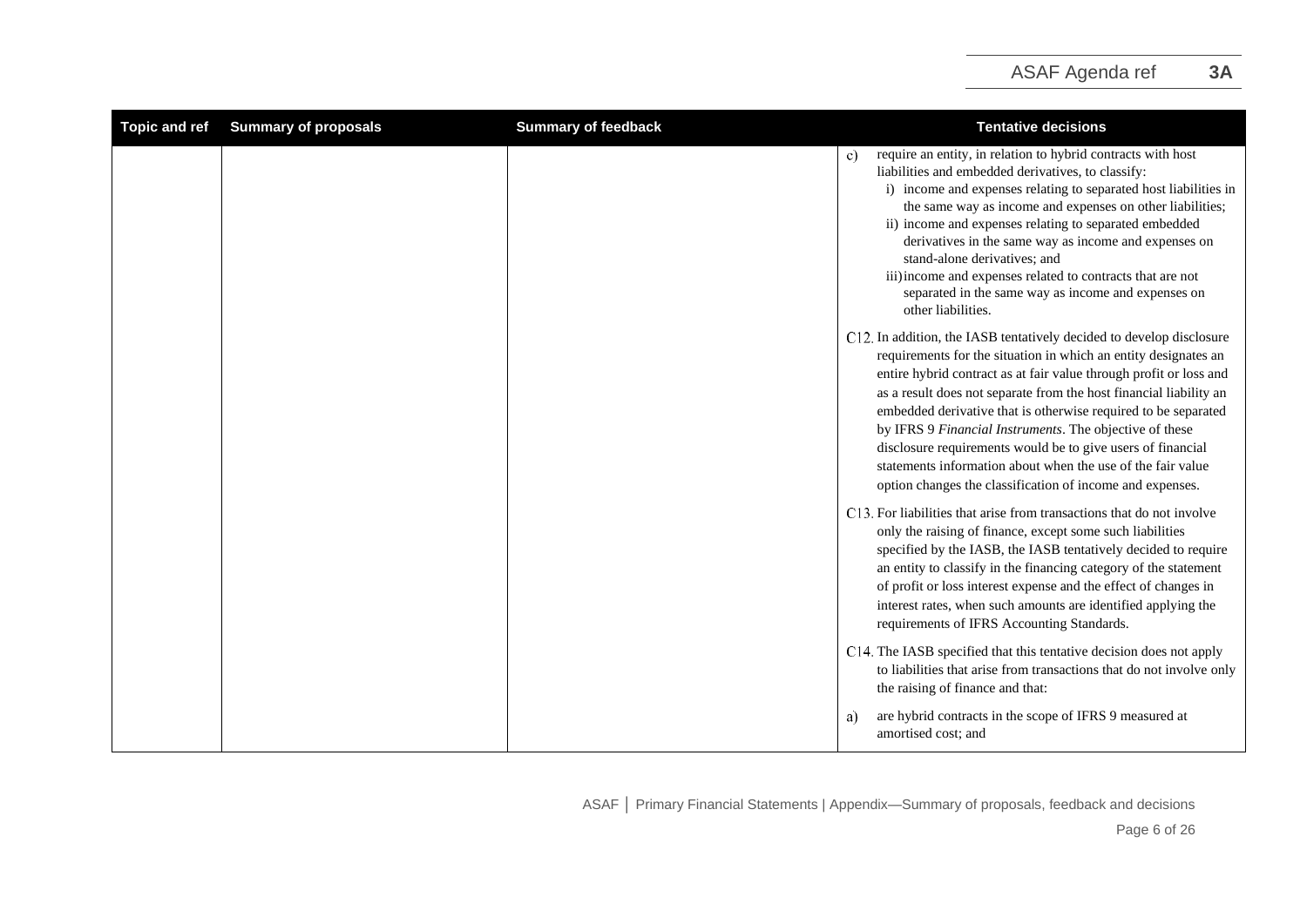| <b>Topic and ref</b> | <b>Summary of proposals</b>                                                                                  | <b>Summary of feedback</b>                                                                                                                                                                                                                                                              | <b>Tentative decisions</b>                                                                                                                                                                                                                                                                                                                                                                                                                                             |
|----------------------|--------------------------------------------------------------------------------------------------------------|-----------------------------------------------------------------------------------------------------------------------------------------------------------------------------------------------------------------------------------------------------------------------------------------|------------------------------------------------------------------------------------------------------------------------------------------------------------------------------------------------------------------------------------------------------------------------------------------------------------------------------------------------------------------------------------------------------------------------------------------------------------------------|
|                      |                                                                                                              |                                                                                                                                                                                                                                                                                         | include an embedded derivative the economic characteristics<br>b)<br>and risks of which are closely related to the economic<br>characteristics and risks of the host contract.                                                                                                                                                                                                                                                                                         |
|                      |                                                                                                              |                                                                                                                                                                                                                                                                                         | C15. In relation to these specified liabilities, the IASB decided to<br>explore an approach that would classify all income and<br>expenses in the financing category of the statement of profit or<br>loss.                                                                                                                                                                                                                                                            |
|                      | Derivatives and hedging instruments                                                                          | Derivatives and hedging instruments and foreign<br>exchange differences                                                                                                                                                                                                                 | Derivatives and hedging instruments                                                                                                                                                                                                                                                                                                                                                                                                                                    |
|                      | A7. The IASB's proposals for the                                                                             |                                                                                                                                                                                                                                                                                         | Confirmed proposals                                                                                                                                                                                                                                                                                                                                                                                                                                                    |
|                      | classification of gains or losses on<br>derivatives and hedging instruments can<br>be summarised as follows: | B10. Many respondents expressed concerns about the<br>proposed classification of foreign exchange<br>differences and of fair value gains and losses on<br>derivatives and hedging instruments-they<br>question whether the benefits of such<br>classification would outweigh the costs. | C16. The IASB tentatively confirmed that fair value gains or losses<br>on financial instruments used for risk management that are<br>designated or used for risk management but are not designated<br>as hedging instruments should be classified in the category<br>affected by the risk the entity manages, except when doing so<br>would involve:                                                                                                                   |
|                      |                                                                                                              |                                                                                                                                                                                                                                                                                         | grossing up of fair value gains or losses (derivatives designated<br>a)<br>as hedging instruments); or                                                                                                                                                                                                                                                                                                                                                                 |
|                      |                                                                                                              |                                                                                                                                                                                                                                                                                         | undue cost or effort (derivatives not designated as hedging<br>$\mathbf{b}$<br>instruments).                                                                                                                                                                                                                                                                                                                                                                           |
|                      |                                                                                                              |                                                                                                                                                                                                                                                                                         | Changes to the proposals                                                                                                                                                                                                                                                                                                                                                                                                                                               |
|                      |                                                                                                              |                                                                                                                                                                                                                                                                                         | C17. The IASB tentatively decided in cases where classifying fair<br>value gains or losses in the category of the statement of profit or<br>loss affected by the risk the entity manages involves grossing<br>up of fair value gains or losses (derivatives designated as<br>hedging instruments) or undue cost or effort (derivatives not<br>designated as hedging instruments) an entity would classify all<br>fair value gains or losses in the operating category. |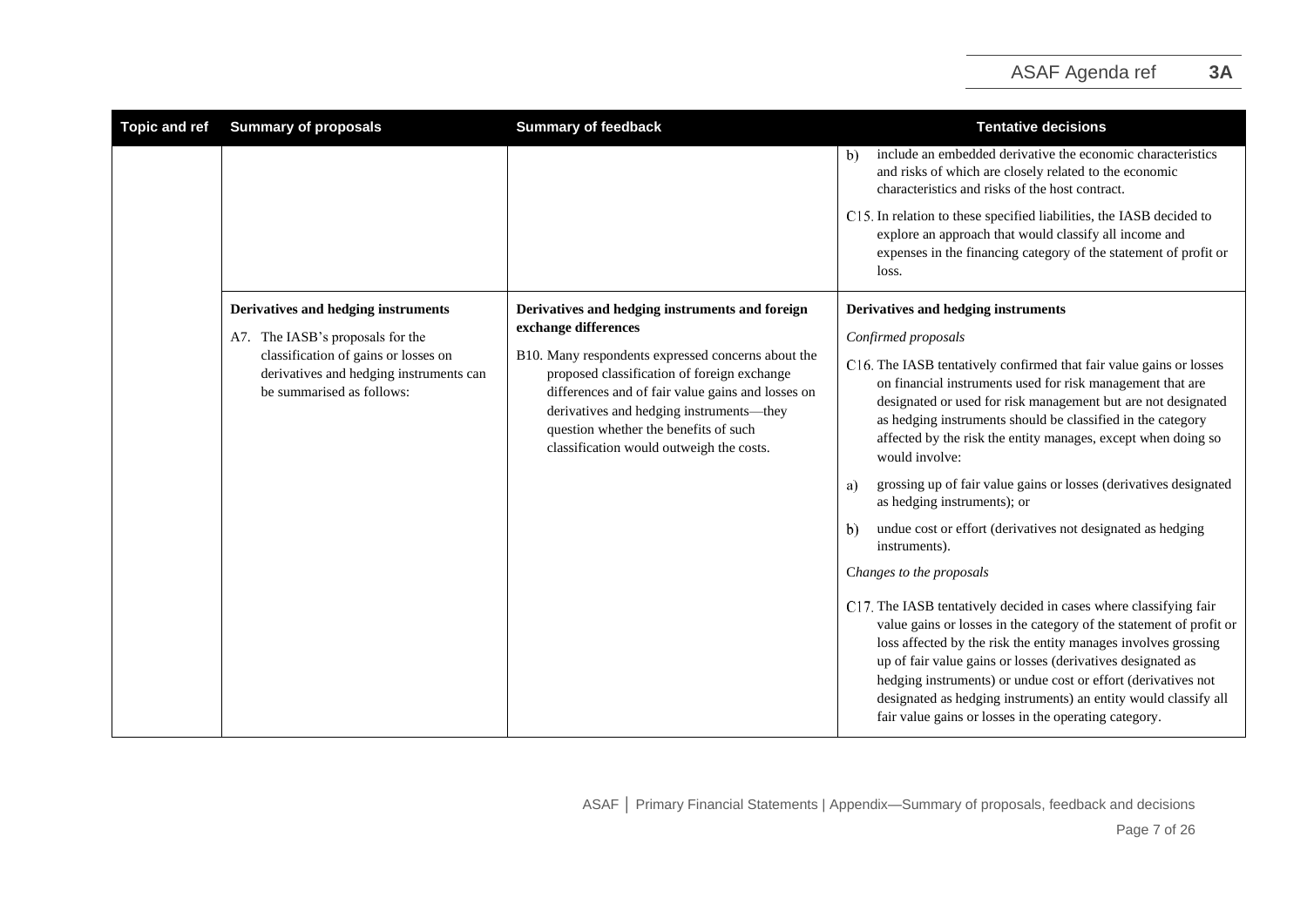| <b>Topic and ref</b> | <b>Summary of proposals</b>                                                                                                                                                                                     |                                                                                                                                                                                                                                                                                                                                                                                                                                                                                                                                                                                                                                                                                                                                                                                                                                                                                                                                                                                                                                                                | <b>Summary of feedback</b> | <b>Tentative decisions</b>                                                                                                                                                                                                                                                                                                                                                                                                                                                                                                                                                                                                                                                                                                                                                                                                                                                                                                                                                                                                                                                                                               |
|----------------------|-----------------------------------------------------------------------------------------------------------------------------------------------------------------------------------------------------------------|----------------------------------------------------------------------------------------------------------------------------------------------------------------------------------------------------------------------------------------------------------------------------------------------------------------------------------------------------------------------------------------------------------------------------------------------------------------------------------------------------------------------------------------------------------------------------------------------------------------------------------------------------------------------------------------------------------------------------------------------------------------------------------------------------------------------------------------------------------------------------------------------------------------------------------------------------------------------------------------------------------------------------------------------------------------|----------------------------|--------------------------------------------------------------------------------------------------------------------------------------------------------------------------------------------------------------------------------------------------------------------------------------------------------------------------------------------------------------------------------------------------------------------------------------------------------------------------------------------------------------------------------------------------------------------------------------------------------------------------------------------------------------------------------------------------------------------------------------------------------------------------------------------------------------------------------------------------------------------------------------------------------------------------------------------------------------------------------------------------------------------------------------------------------------------------------------------------------------------------|
|                      | <b>Used for</b><br>Hedging<br>risk<br>instruments<br>management<br>Not<br>designated<br>in hedging<br>relationships<br>Not used for risk<br>management<br>Foreign exchange differences<br>exchange differences. | Gains or losses on:<br><b>Derivatives</b><br>Non-<br>derivative<br>financial<br>instruments<br>Classify in the category affected by<br>the risk the entity manages, except<br>when it would involve grossing up<br>gains or losses-then classify in the<br>investing category.<br>Apply the<br>Apply<br>classification<br>requirements<br>requirements for<br>for<br>hedging instruments<br>classification<br>except if such<br>in paragraphs<br>$45 - 55$ of the<br>classification would<br>involve undue cost<br>Exposure<br>or effort-then<br>Draft.<br>classify in the<br>investing category.<br>Not relevant<br>Classify in the<br>for this paper<br>investing category,<br>except when used in<br>the course of a main<br>business activity-<br>then classify in the<br>operating category<br>A8. The IASB proposes that an entity shall<br>classify foreign exchange differences<br>included in profit or loss in the same<br>category of the statement of profit or loss<br>as the income and expenses from the<br>items that gave rise to the foreign |                            | C18. The IASB tentatively decided to require an entity to classify fair<br>value gains or losses on derivatives not used for risk<br>management in the operating category, unless a derivative<br>relates to financing activities and is not used in the course of the<br>entity's main business activities. In such cases, an entity<br>classifies all fair value gains or losses on the derivative in the<br>financing category.<br>Foreign exchange differences<br>Confirmed proposals<br>C19. The IASB tentatively confirmed to require an entity to classify<br>foreign exchange differences included in the statement of profit<br>or loss in the same category of the statement of profit or loss as<br>the income and expenses from the items that gave rise to the<br>foreign exchange differences, except when doing so would<br>involve undue cost or effort.<br>Changes to the proposals<br>C20. The IASB tentatively decided in cases that involve undue cost<br>or effort in classifying the items, an entity would classify the<br>foreign exchange differences on the item in the operating<br>category. |
| December<br>2020     | A9. In addition to the general model, the                                                                                                                                                                       | Exposure Draft proposed specific<br>requirements for entities with specified                                                                                                                                                                                                                                                                                                                                                                                                                                                                                                                                                                                                                                                                                                                                                                                                                                                                                                                                                                                   | <b>Operating category</b>  | C21. The IASB will discuss these proposals at a future IASB<br>meeting.                                                                                                                                                                                                                                                                                                                                                                                                                                                                                                                                                                                                                                                                                                                                                                                                                                                                                                                                                                                                                                                  |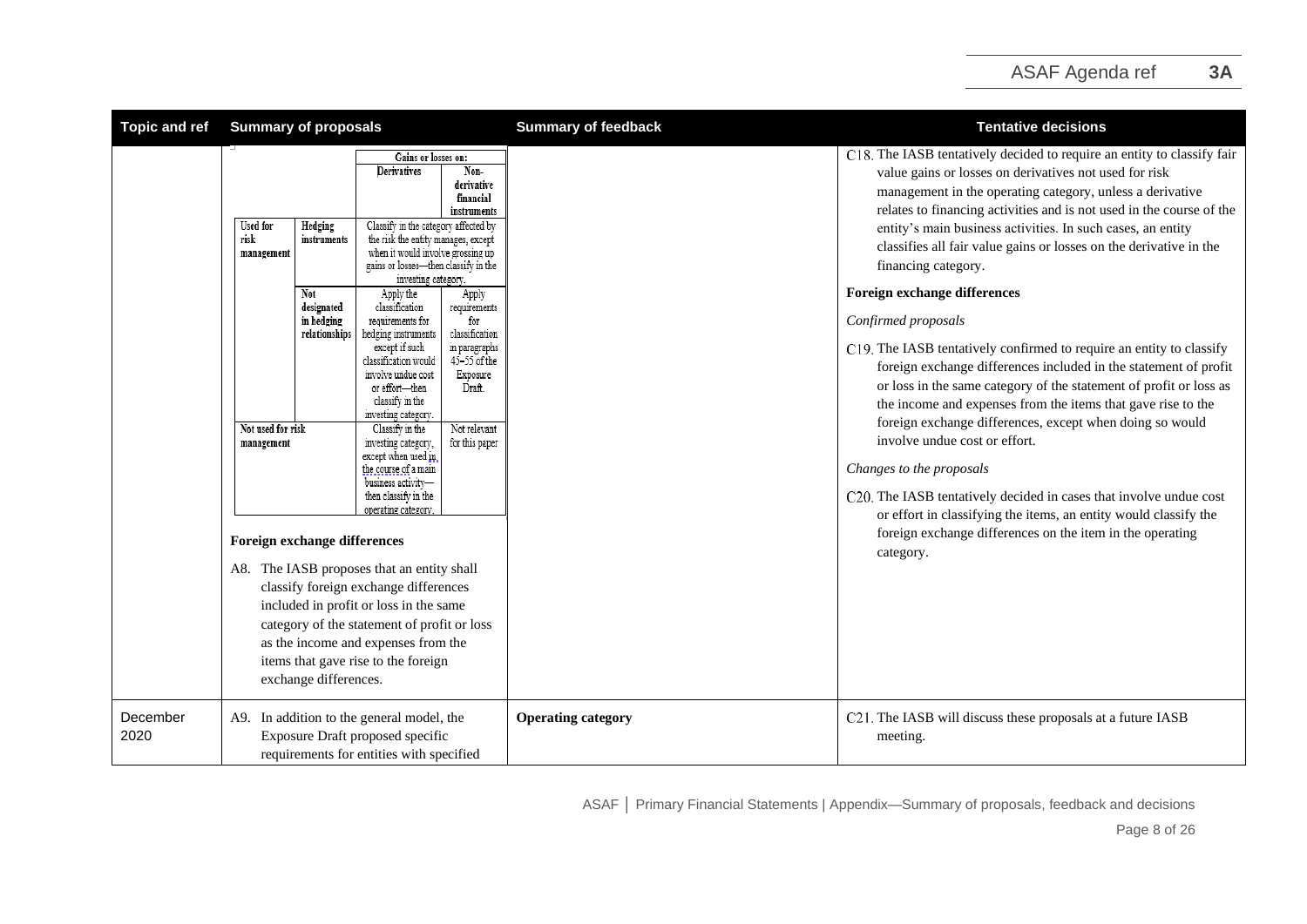| <b>Topic and ref</b>                                                                                                               | <b>Summary of proposals</b>                                                                                                                                                                                                                                                                                                                                                                                                                                                                                                                                                                                                                                                                                                                                                                                                                                                                                                                                                                                                                                                                                                                                                         | <b>Summary of feedback</b>                                                                                                                                                                                                                                                                                                                                                                                                                                                                                                                                                                                                                                                                                                                                                                                                                                                                                                                                                                                                                                                                                                       | <b>Tentative decisions</b> |
|------------------------------------------------------------------------------------------------------------------------------------|-------------------------------------------------------------------------------------------------------------------------------------------------------------------------------------------------------------------------------------------------------------------------------------------------------------------------------------------------------------------------------------------------------------------------------------------------------------------------------------------------------------------------------------------------------------------------------------------------------------------------------------------------------------------------------------------------------------------------------------------------------------------------------------------------------------------------------------------------------------------------------------------------------------------------------------------------------------------------------------------------------------------------------------------------------------------------------------------------------------------------------------------------------------------------------------|----------------------------------------------------------------------------------------------------------------------------------------------------------------------------------------------------------------------------------------------------------------------------------------------------------------------------------------------------------------------------------------------------------------------------------------------------------------------------------------------------------------------------------------------------------------------------------------------------------------------------------------------------------------------------------------------------------------------------------------------------------------------------------------------------------------------------------------------------------------------------------------------------------------------------------------------------------------------------------------------------------------------------------------------------------------------------------------------------------------------------------|----------------------------|
| <b>AP21C</b><br><b>Subtotals and</b><br>categories-<br>entities with<br>particular<br>main<br><b>business</b><br><b>activities</b> | main business activities to ensure that the<br>operating category includes all income<br>and expenses from their main business<br>activities. The Exposure Draft proposed<br>that the operating category would include:<br>income and expenses from investments<br>a)<br>made in the course of an entity's main<br>business activities (paragraph 48 of the<br>Exposure Draft). For example, this<br>proposal would apply to insurers and<br>investment entities. An entity would<br>assess on an asset-by-asset basis whether<br>investments are made in the course of its<br>main business activities. <sup>4</sup><br>some or all income and expenses from<br>b)<br>financing activities and income and<br>expenses from cash and cash equivalents<br>if the entity provides financing to<br>customers as a main business activity<br>(paragraph 51 of the Exposure Draft). For<br>example, this proposal would apply to<br>banks and entities that provide financing<br>to customers purchasing their products.<br>The choice of whether some or all such<br>income and expenses is included in the<br>operating category would be an<br>accounting policy choice. <sup>5</sup> | B11. Most respondents agreed with the proposals to<br>require entities to classify in the operating<br>category:<br>income and expenses from investments made in<br>a)<br>the course of an entity's main business activities;<br>and<br>income and expenses from financing activities<br>$\mathbf{b}$<br>and income and expenses from cash and cash<br>equivalents if the entity provides financing to<br>customers as a main business activity.<br><b>Main business activities</b><br>B12. However, many respondents said additional<br>guidance would be needed to achieve consistent<br>application and comparability, including guidance<br>on the terms 'main business activities' and 'in the<br>course of main business activities'.<br><b>Accounting policy choice</b><br>B13. Many respondents disagreed with the proposed<br>accounting policy choice for entities that provide<br>financing to customers as a main business<br>activity. Some respondents suggest that, to<br>improve comparability between entities, the<br>accounting policy choice should be restricted or<br>replaced with a practical expedient. |                            |
|                                                                                                                                    |                                                                                                                                                                                                                                                                                                                                                                                                                                                                                                                                                                                                                                                                                                                                                                                                                                                                                                                                                                                                                                                                                                                                                                                     |                                                                                                                                                                                                                                                                                                                                                                                                                                                                                                                                                                                                                                                                                                                                                                                                                                                                                                                                                                                                                                                                                                                                  |                            |

<sup>4</sup> Also see paragraph B27 of the Exposure Draft and paragraphs BC58–BC61 of the Basis for Conclusions on the Exposure Draft.

<sup>5</sup> Also see paragraphs B28–B29 of the Exposure Draft and paragraphs BC62–BC69 of the Basis for Conclusions on the Exposure Draft.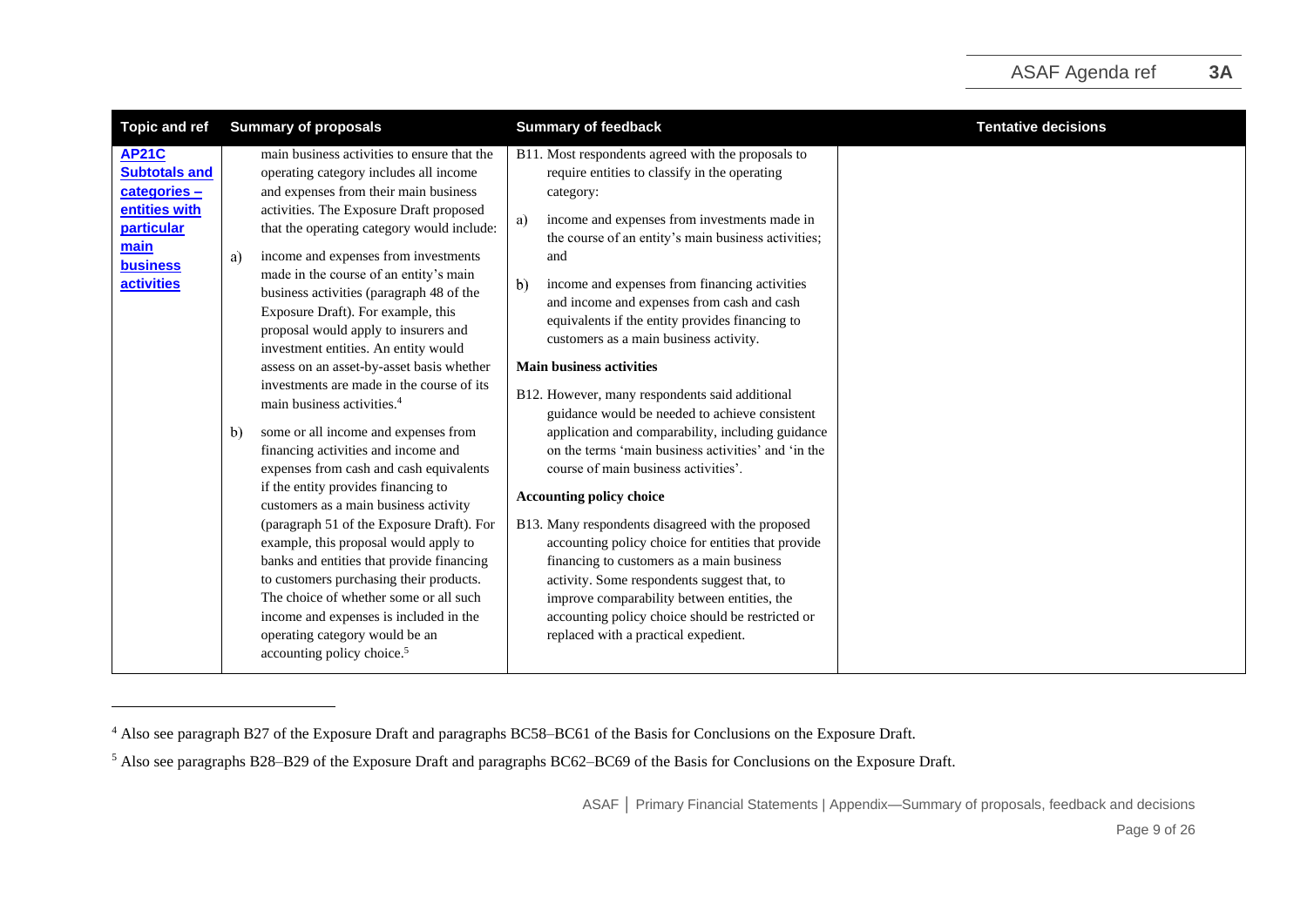| <b>Topic and ref</b>                                                                                                                            | <b>Summary of proposals</b>                                                                                                                                                                                                                                                                                                                                                                                                                                                                                                                                                                                         | <b>Summary of feedback</b>                                                                                                                                                                                                                                                                                                                                                                                                                                                              | <b>Tentative decisions</b>                                                                                                                                                                                                                                                  |
|-------------------------------------------------------------------------------------------------------------------------------------------------|---------------------------------------------------------------------------------------------------------------------------------------------------------------------------------------------------------------------------------------------------------------------------------------------------------------------------------------------------------------------------------------------------------------------------------------------------------------------------------------------------------------------------------------------------------------------------------------------------------------------|-----------------------------------------------------------------------------------------------------------------------------------------------------------------------------------------------------------------------------------------------------------------------------------------------------------------------------------------------------------------------------------------------------------------------------------------------------------------------------------------|-----------------------------------------------------------------------------------------------------------------------------------------------------------------------------------------------------------------------------------------------------------------------------|
|                                                                                                                                                 | income and expenses from cash and cash<br>c)<br>equivalents if the entity, in the course of<br>its main business activities, invests in<br>financial assets that generate a return<br>individually and largely independently of<br>other resources held by the entity<br>(paragraph $52(a)$ of the Exposure Draft). <sup>6</sup><br>income and expenses on liabilities arising<br>d)<br>from issued investment contracts with<br>participation features recognised applying<br>IFRS 9 Financial Instruments (paragraph<br>52(b) of the Exposure Draft). <sup>7</sup><br>insurance finance income and expenses<br>e) |                                                                                                                                                                                                                                                                                                                                                                                                                                                                                         |                                                                                                                                                                                                                                                                             |
|                                                                                                                                                 | included in profit or loss (paragraph 52(c)<br>of the Exposure Draft). <sup>8</sup>                                                                                                                                                                                                                                                                                                                                                                                                                                                                                                                                 |                                                                                                                                                                                                                                                                                                                                                                                                                                                                                         |                                                                                                                                                                                                                                                                             |
| December<br>2020<br><b>AP21D</b><br><b>Subtotals and</b><br>categories -<br><b>Integral and</b><br>non-integral<br><b>associates</b><br>and JVs | A10. The Exposure Draft proposed to require<br>an entity to classify its equity-accounted<br>associates and joint ventures as either<br>integral or non-integral to the entity's<br>main business activities, and proposed<br>definitions of integral and non-integral<br>associates and joint ventures. The<br>Exposure Draft also proposed to require<br>an entity to provide information about<br>integral associates and joint ventures                                                                                                                                                                         | B14. Respondents expressed diverse opinions across<br>various aspects of the proposals in the Exposure<br>Draft. Many respondents did not express an<br>overall view, commenting instead on specific<br>aspects of the proposals. However, of those that<br>expressed an overall view, more disagreed with<br>the proposals than agreed.<br>B15. Most respondents highlighted concerns with the<br>proposals. These respondents included<br>respondents that agreed with the proposals, | Confirmed proposals<br>C22. The IASB tentatively confirmed to require an entity to classify<br>income and expenses from equity-accounted associates and<br>joint ventures outside the operating category.<br>Changes to the proposals<br>C23. The IASB tentatively decided: |

<sup>6</sup> Also see paragraph B30 of the Exposure Draft and paragraphs BC70–BC72 of the Basis for Conclusions on the Exposure Draft.

<sup>7</sup> Also see paragraphs BC74–BC76 of the Basis for Conclusions on the Exposure Draft.

<sup>&</sup>lt;sup>8</sup> Also see paragraph BC73 of the Basis for Conclusions on the Exposure Draft.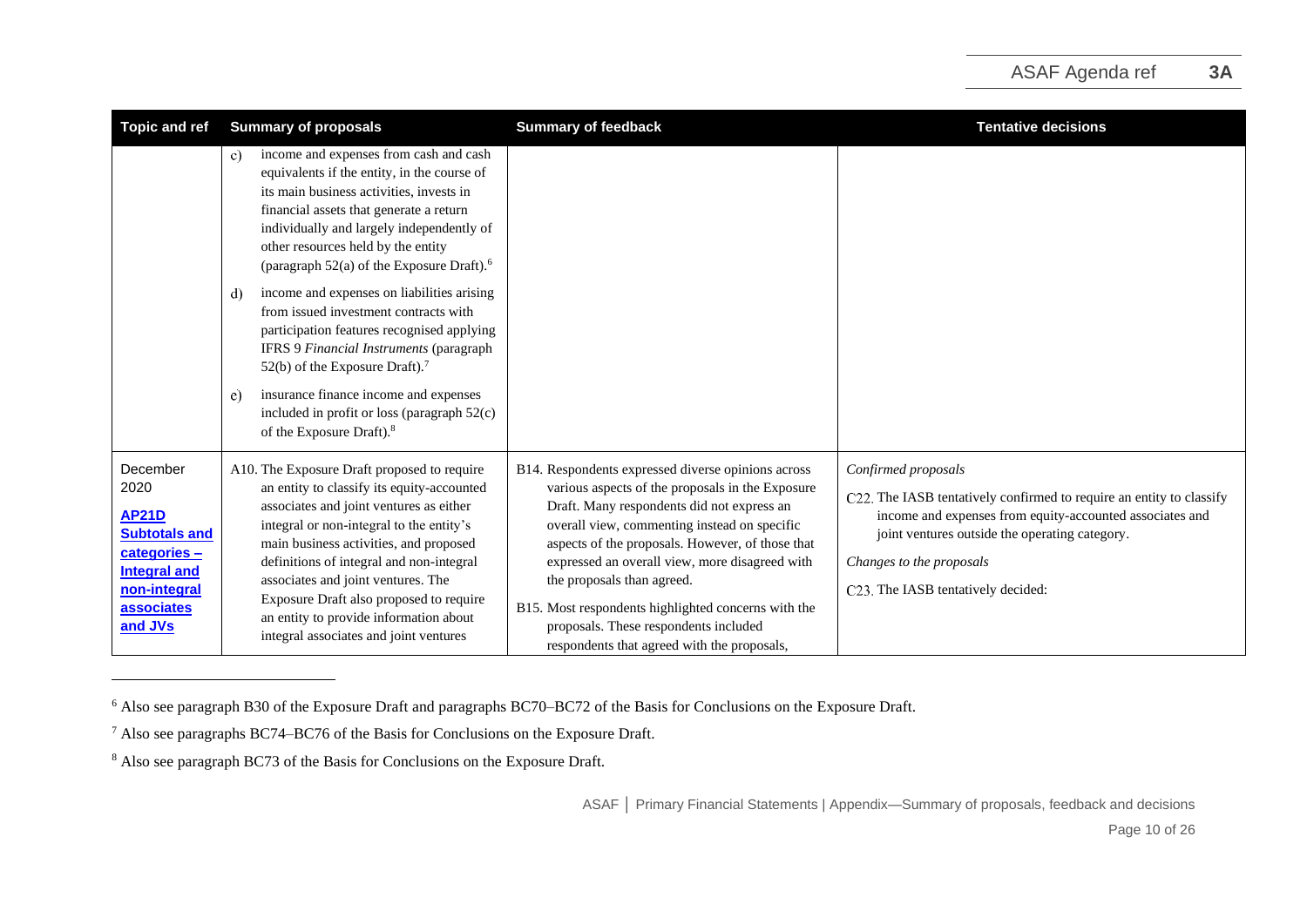| <b>Topic and ref</b>                                                                                                                                                                          | <b>Summary of proposals</b>                                                                                                                                                                                                                                                                                                                                                                                                                                                                                                                                                                                                                                                                                                                                    | <b>Summary of feedback</b>                                                                                                                                                                                                                                                                                                                                                                                                                                                                                                                                                                                                                                                                                                                                                                                                                              | <b>Tentative decisions</b>                                                                                                                                                                                                                                                                                                                                                                                                                                                                                                                                                                                                                                                                                                                                                                                                                                                                                                                                         |
|-----------------------------------------------------------------------------------------------------------------------------------------------------------------------------------------------|----------------------------------------------------------------------------------------------------------------------------------------------------------------------------------------------------------------------------------------------------------------------------------------------------------------------------------------------------------------------------------------------------------------------------------------------------------------------------------------------------------------------------------------------------------------------------------------------------------------------------------------------------------------------------------------------------------------------------------------------------------------|---------------------------------------------------------------------------------------------------------------------------------------------------------------------------------------------------------------------------------------------------------------------------------------------------------------------------------------------------------------------------------------------------------------------------------------------------------------------------------------------------------------------------------------------------------------------------------------------------------------------------------------------------------------------------------------------------------------------------------------------------------------------------------------------------------------------------------------------------------|--------------------------------------------------------------------------------------------------------------------------------------------------------------------------------------------------------------------------------------------------------------------------------------------------------------------------------------------------------------------------------------------------------------------------------------------------------------------------------------------------------------------------------------------------------------------------------------------------------------------------------------------------------------------------------------------------------------------------------------------------------------------------------------------------------------------------------------------------------------------------------------------------------------------------------------------------------------------|
| October 2021<br><b>AP21A</b><br><b>Associates</b><br>and joint<br>ventures<br>December<br>2021<br><b>AP21B</b><br><b>Income and</b><br>expenses<br>classified in<br>the investing<br>category | separately from that for non-integral<br>associates and joint ventures. The<br>Exposure Draft proposed that an entity<br>would be required to:<br>classify, in the 'integral associates and<br>a)<br>joint ventures' category of the statement<br>of profit or loss, income and expenses<br>from integral associates and joint<br>ventures, and present a subtotal for<br>'operating profit or loss and income and<br>expenses from integral associates and<br>joint ventures' (paragraphs 53 and 60(b)<br>of the Exposure Draft);<br>present, in each of the categories of the<br>b)<br>statement of comprehensive income, the<br>share of other comprehensive income of<br>integral associates and joint ventures<br>separately from non-integral associates | respondents that disagreed and respondents that<br>did not express an overall view. Their concerns<br>relate to:<br>the proposal to identify separately integral<br>a)<br>associates and joint ventures;<br>the proposed definition of integral and non-<br>$\mathbf{b}$<br>integral associates and joint ventures; and<br>the separate presentation of amounts relating to<br>c)<br>these investments in the primary financial<br>statements.<br>B16. Overall, there is not much support among<br>stakeholders for the proposals. Both preparers and<br>users generally disagreed with the proposals.<br>However, most users agreed with one aspect of<br>the proposal, the exclusion from operating profit<br>of the share of profit or loss from equity-<br>accounted associates and joint ventures.<br>B17. Feedback from fieldwork identified many | not to proceed with the proposal to require an entity to present<br>a)<br>the subtotal 'operating profit or loss and income and expenses<br>from integral associates and joint ventures'; and<br>not to proceed with the proposal to require an entity to identify<br>$\mathbf{b}$<br>and present income and expenses from integral associates and<br>joint ventures separately from income and expenses from non-<br>integral associates and joint ventures.<br>C24. The IASB also tentatively decided to require an entity to<br>include income and expenses from equity-accounted associates<br>and joint ventures in the statement of profit or loss:<br>after operating profit and before the subtotal profit before<br>a)<br>financing and income taxes;<br>$\mathbf{b}$<br>in the investing category (see 'Investing category' above); and<br>not to specify that such income and expenses should be<br>c)<br>presented immediately after operating profit. |
|                                                                                                                                                                                               | and joint ventures (paragraph 75(a) of the<br>Exposure Draft);<br>present, in the statement of financial<br>C)<br>position, investments in integral<br>associates and joint ventures separately<br>from investments in non-integral<br>associates and joint ventures (paragraphs<br>82(g)-82(h) of the Exposure Draft); and<br>disclose, in the notes, information<br>d)<br>required by paragraph 20 of IFRS 12<br>Disclosure of Interests in Other Entities<br>for integral associates and joint ventures<br>separately from non-integral associates                                                                                                                                                                                                          | practical difficulties with the proposed<br>requirements.                                                                                                                                                                                                                                                                                                                                                                                                                                                                                                                                                                                                                                                                                                                                                                                               |                                                                                                                                                                                                                                                                                                                                                                                                                                                                                                                                                                                                                                                                                                                                                                                                                                                                                                                                                                    |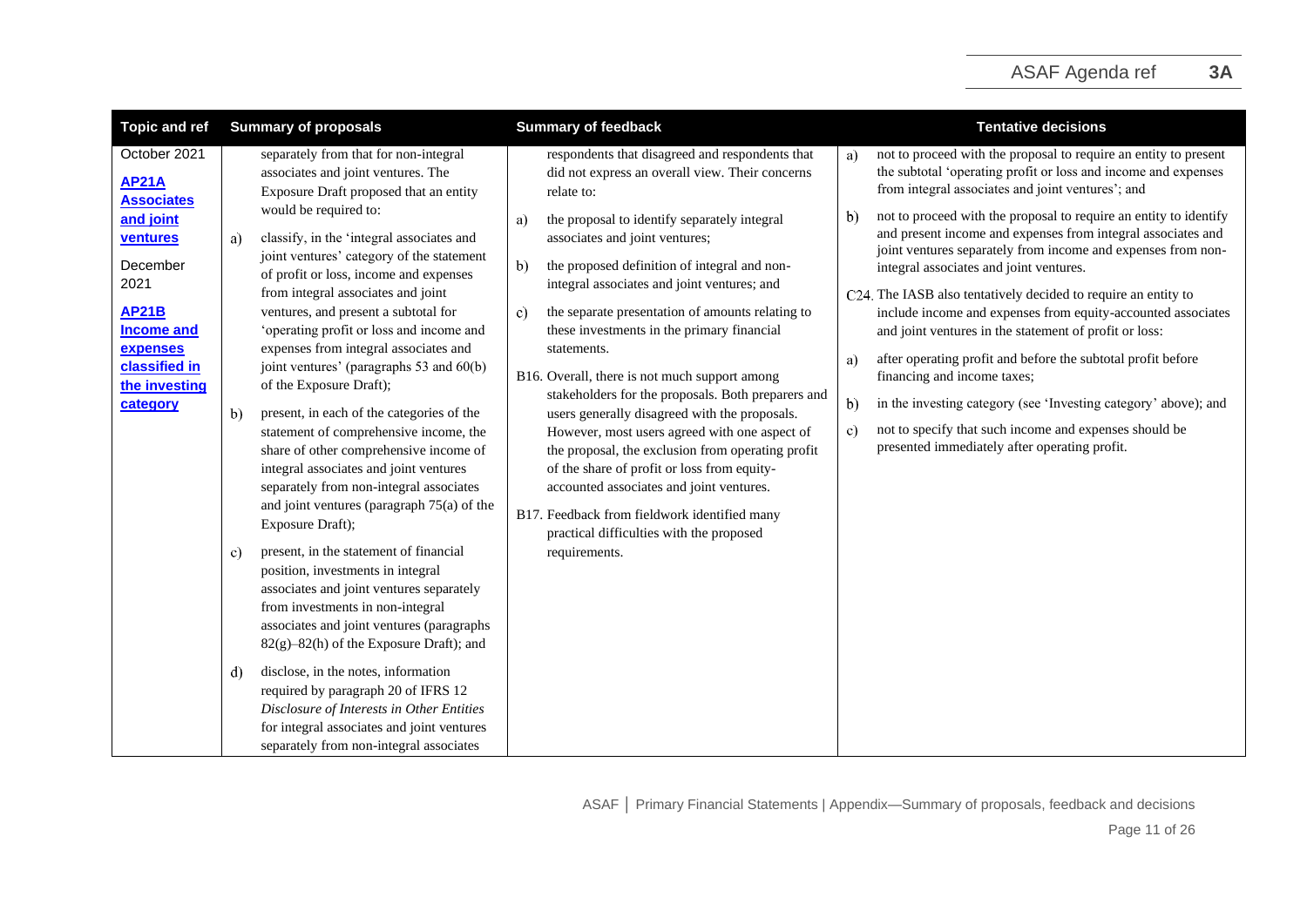| <b>Topic and ref</b>                                                                                                                                                                                                                  | <b>Summary of proposals</b>                                                                                                                                                                                                                                                                                                                                                                                                                                                                                                                                                                                                                                                                                                                                         | <b>Summary of feedback</b>                                                                                                                                                                                                                                                                                                                                                                                                                                                                                                                                   | <b>Tentative decisions</b>                                                                                                                                                                                                                                                                                                                                                                                                                                                                                                                                                                                                                                                                                                                                                                                                                                                                                                     |
|---------------------------------------------------------------------------------------------------------------------------------------------------------------------------------------------------------------------------------------|---------------------------------------------------------------------------------------------------------------------------------------------------------------------------------------------------------------------------------------------------------------------------------------------------------------------------------------------------------------------------------------------------------------------------------------------------------------------------------------------------------------------------------------------------------------------------------------------------------------------------------------------------------------------------------------------------------------------------------------------------------------------|--------------------------------------------------------------------------------------------------------------------------------------------------------------------------------------------------------------------------------------------------------------------------------------------------------------------------------------------------------------------------------------------------------------------------------------------------------------------------------------------------------------------------------------------------------------|--------------------------------------------------------------------------------------------------------------------------------------------------------------------------------------------------------------------------------------------------------------------------------------------------------------------------------------------------------------------------------------------------------------------------------------------------------------------------------------------------------------------------------------------------------------------------------------------------------------------------------------------------------------------------------------------------------------------------------------------------------------------------------------------------------------------------------------------------------------------------------------------------------------------------------|
|                                                                                                                                                                                                                                       | and joint ventures (proposed new<br>paragraph 20E of IFRS 12).                                                                                                                                                                                                                                                                                                                                                                                                                                                                                                                                                                                                                                                                                                      |                                                                                                                                                                                                                                                                                                                                                                                                                                                                                                                                                              |                                                                                                                                                                                                                                                                                                                                                                                                                                                                                                                                                                                                                                                                                                                                                                                                                                                                                                                                |
|                                                                                                                                                                                                                                       | A11. The proposed new paragraphs 20A-20E<br>of IFRS 12 and 38A of IAS 7, the<br>proposed requirements are set out in<br>paragraphs $60(b)$ , 53, 75(a), 82(g)-82(h)<br>of the Exposure Draft and paragraphs<br>BC77-BC89 and BC205-BC213 of the<br>Basis for Conclusions describe the<br>IASB's reasons for these proposals and<br>discuss approaches that were considered<br>but rejected by the IASB.                                                                                                                                                                                                                                                                                                                                                             |                                                                                                                                                                                                                                                                                                                                                                                                                                                                                                                                                              |                                                                                                                                                                                                                                                                                                                                                                                                                                                                                                                                                                                                                                                                                                                                                                                                                                                                                                                                |
| December                                                                                                                                                                                                                              | Principles of aggregation and disaggregation                                                                                                                                                                                                                                                                                                                                                                                                                                                                                                                                                                                                                                                                                                                        | Principles of aggregation and disaggregation                                                                                                                                                                                                                                                                                                                                                                                                                                                                                                                 | Principles of aggregation and disaggregation                                                                                                                                                                                                                                                                                                                                                                                                                                                                                                                                                                                                                                                                                                                                                                                                                                                                                   |
| 2020<br><b>AP21E</b><br><b>Disaggregati</b><br>$on - general$<br>proposals<br>and minimum<br>line items<br>April 2021<br><b>AP21A</b><br><b>Principles of</b><br>aggregation<br>and<br>disaggregatio<br>n and roles of<br>the primary | A12. The Exposure Draft also proposed<br>principles and general requirements on the<br>aggregation and disaggregation of<br>information—the principles would be<br>applicable to both presentation in the<br>primary financial statements and<br>disclosures in the notes. The principles<br>would require an entity to classify<br>identified assets, liabilities, equity,<br>income and expenses into groups based on<br>shared characteristics and to separate<br>those items based on further<br>characteristics. The Exposure Draft also<br>proposed to require an entity to use<br>meaningful labels for the group of<br>immaterial items that are not similar and<br>to consider whether it is appropriate to use<br>non-descriptive labels such as 'other'. | B18. Most respondents commented on the principles of<br>aggregation and disaggregation and the proposals<br>relating to disaggregation and labelling of items<br>described as 'other'. Of these many agreed with<br>the proposals but some disagreed, mostly<br>expressing disagreement with proposals relating<br>to items labelled as 'other'. Many did not express<br>agreement or disagreement and instead<br>commented on the need for additional guidance or<br>clarifications, particularly on the proposal relating<br>to items labelled as 'other'. | Changes to the proposals<br>C25. The IASB tentatively decided in relation to the principles of<br>aggregation and disaggregation to:<br>state the purpose of disaggregation more clearly—items shall be<br>a)<br>disaggregated if the resulting disaggregated information is<br>material.<br>strengthen the application of that principle by emphasising that<br>$\mathbf{b}$<br>a single dissimilar (non-shared) characteristic between items<br>would be sufficient to require an entity to disaggregate<br>information about those items if that information were material.<br>explore developing guidance for entities on how to use<br>c)<br>characteristics to identify when to aggregate or disaggregate<br>items.<br>C26. The IASB tentatively decided to set out the relationship<br>between the general presentation and disclosure requirements<br>and the principles of aggregation and disaggregation, subject to |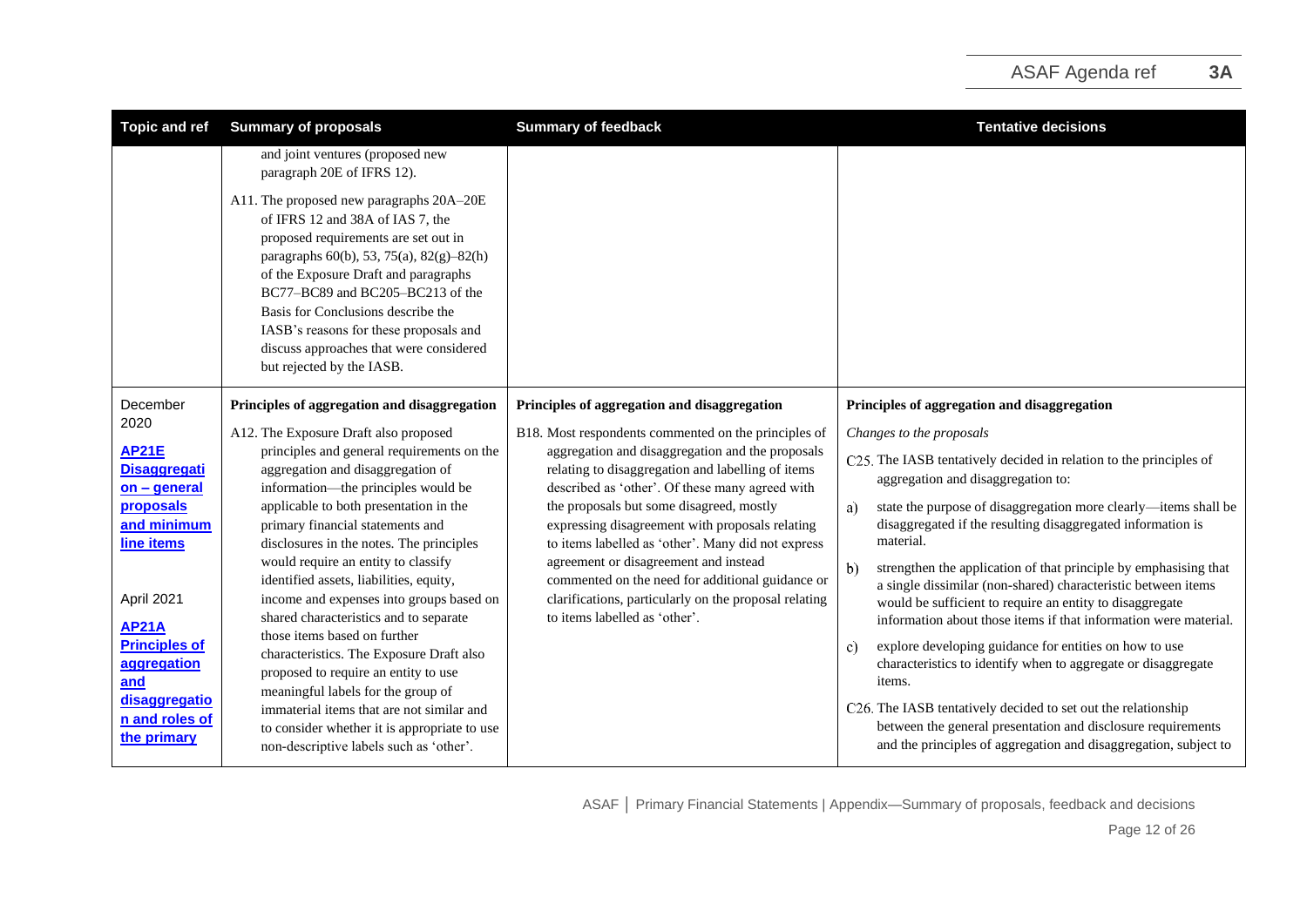| <b>Topic and ref</b>                                                  | <b>Summary of proposals</b> | <b>Summary of feedback</b> | <b>Tentative decisions</b>                                                                                                                                                                                                                                                                                                                           |
|-----------------------------------------------------------------------|-----------------------------|----------------------------|------------------------------------------------------------------------------------------------------------------------------------------------------------------------------------------------------------------------------------------------------------------------------------------------------------------------------------------------------|
| financial<br><b>statements</b>                                        |                             |                            | considering whether 'class' is the best term to use in all<br>situations.                                                                                                                                                                                                                                                                            |
| and the notes                                                         |                             |                            | C27. The IASB tentatively decided to require an entity to explain<br>how a disclosed class of items is included in line items in the<br>primary financial statements.                                                                                                                                                                                |
| September<br>2021                                                     |                             |                            | C28. The IASB tentatively decided to include application guidance<br>summarising characteristics that:                                                                                                                                                                                                                                               |
| <b>AP21D</b><br><b>Principles of</b><br>aggregation<br>and            |                             |                            | if shared, might form the basis for aggregating items that<br>a)<br>comprise a class that enhances the understandability of<br>information provided in the financial statements.                                                                                                                                                                     |
| disaggregatio<br>n and their<br>application in                        |                             |                            | if not shared, might form the basis for disaggregating a single<br>b)<br>class of items into separate classes that provide material<br>information.                                                                                                                                                                                                  |
| the primary<br>financial                                              |                             |                            | Aggregation and disaggregation in the notes                                                                                                                                                                                                                                                                                                          |
| <b>statements</b><br>and the notes                                    |                             |                            | C29. The IASB tentatively decided to provide application guidance<br>that states that, in general, the more diverse the items in a class<br>(that is, the more dissimilar characteristics the items have in<br>addition to the shared characteristics that form the basis for the<br>class) the more likely it would be that disaggregation based on |
| February 2022                                                         |                             |                            | some of those dissimilar characteristics would result in material                                                                                                                                                                                                                                                                                    |
| <b>AP21A</b><br><b>Principles for</b><br>presentation<br>and required |                             |                            | information.<br>C30. The IASB also discussed whether to provide cost relief for the<br>general requirement to provide information about classes. The                                                                                                                                                                                                 |
| line items in<br>primary<br>financial                                 |                             |                            | IASB decided to continue that discussion after it has considered<br>cost relief for specific disclosure requirements at a future IASB<br>meeting.                                                                                                                                                                                                    |
| <b>statements</b>                                                     |                             |                            | Aggregation and disaggregation in the primary financial<br>statements                                                                                                                                                                                                                                                                                |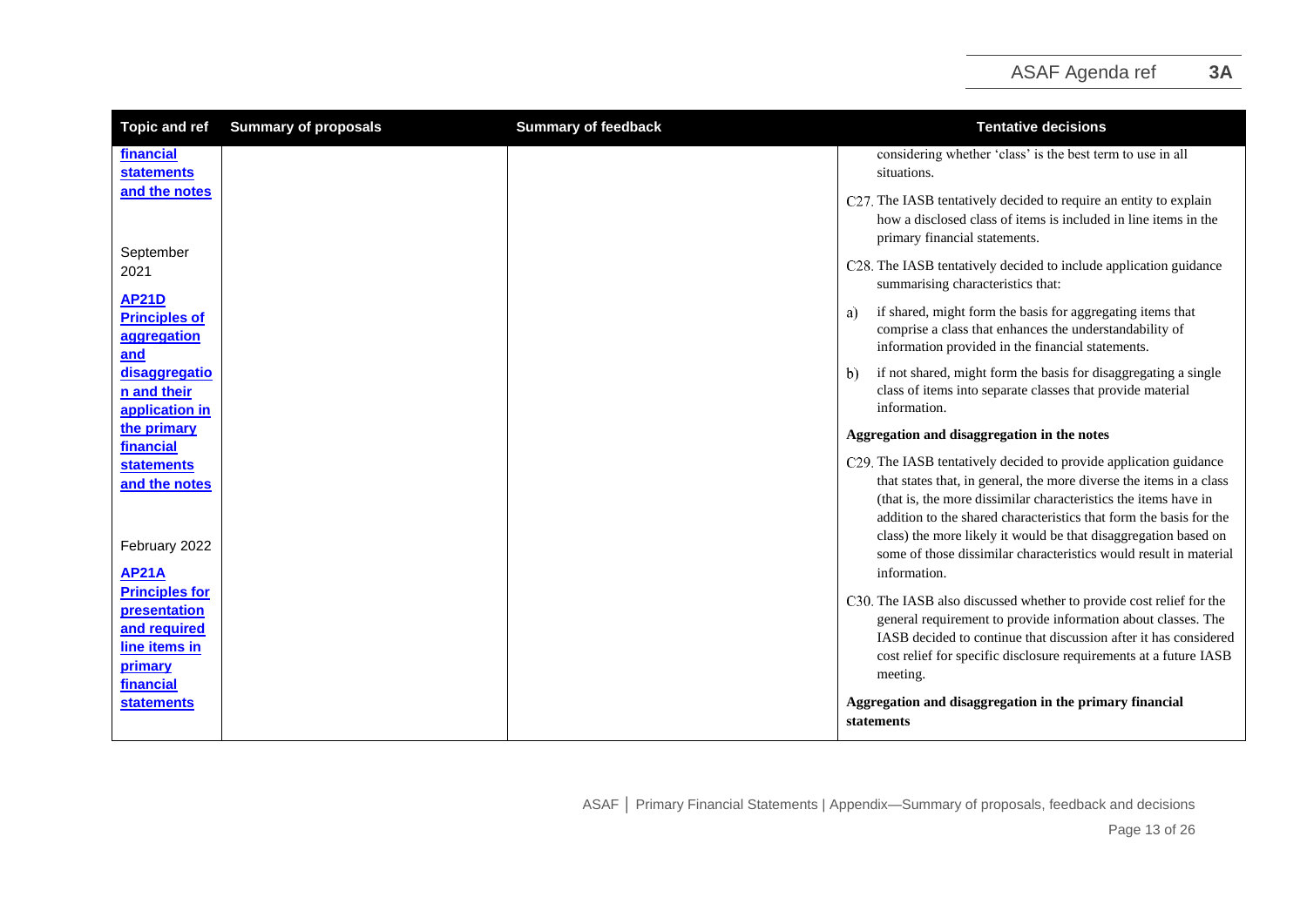| <b>Topic and ref</b> | <b>Summary of proposals</b>                                                                                                                                                                                                                                                                                                                                                                     | <b>Summary of feedback</b>                                                                                                                                                                                                                                 | <b>Tentative decisions</b>                                                                                                                                                                                                                                                                                                                                                                                                                          |
|----------------------|-------------------------------------------------------------------------------------------------------------------------------------------------------------------------------------------------------------------------------------------------------------------------------------------------------------------------------------------------------------------------------------------------|------------------------------------------------------------------------------------------------------------------------------------------------------------------------------------------------------------------------------------------------------------|-----------------------------------------------------------------------------------------------------------------------------------------------------------------------------------------------------------------------------------------------------------------------------------------------------------------------------------------------------------------------------------------------------------------------------------------------------|
|                      |                                                                                                                                                                                                                                                                                                                                                                                                 |                                                                                                                                                                                                                                                            | C31. The IASB tentatively decided to provide application guidance<br>that states that, in general, the more diverse the items in a class<br>(that is, the more dissimilar characteristics the items have in<br>addition to the shared characteristics that form the basis for the<br>class) the more likely it would be that disaggregation based on<br>some of those dissimilar characteristics would result in a more<br>understandable overview. |
|                      | Roles of the primary financial statements<br>and the notes                                                                                                                                                                                                                                                                                                                                      | Roles of the primary financial statements and the<br>notes                                                                                                                                                                                                 | Roles of the primary financial statements and the notes<br>Confirmed proposals                                                                                                                                                                                                                                                                                                                                                                      |
|                      | A13. The Exposure Draft proposed to describe<br>the roles of the primary financial<br>statements and the notes.                                                                                                                                                                                                                                                                                 | B19. Many respondents commented on the roles of<br>primary financial statements and notes. Of these,<br>most agreed with the proposals and a few<br>disagreed.                                                                                             | C32. The IASB tentatively confirmed that in relation to the roles of<br>primary financial statements to not reinstate paragraph 29 of<br>IAS 1 Presentation of Financial Statements in the new IFRS<br>Accounting Standard.                                                                                                                                                                                                                         |
|                      |                                                                                                                                                                                                                                                                                                                                                                                                 |                                                                                                                                                                                                                                                            | Changes to the proposals                                                                                                                                                                                                                                                                                                                                                                                                                            |
|                      |                                                                                                                                                                                                                                                                                                                                                                                                 |                                                                                                                                                                                                                                                            | C33. The IASB tentatively decided to include a reference to<br>understandability in the description of the role of the primary<br>financial statements.                                                                                                                                                                                                                                                                                             |
|                      | <b>Minimum line items</b>                                                                                                                                                                                                                                                                                                                                                                       | <b>Minimum line items</b>                                                                                                                                                                                                                                  | <b>Minimum line items</b>                                                                                                                                                                                                                                                                                                                                                                                                                           |
|                      | A14. The Exposure Draft proposed some<br>additional minimum line items to be<br>presented in the statement of profit or loss<br>(expenses from financing activities and<br>share of profit or loss from integral and<br>non-integral associates and joint ventures)<br>and in the statement of financial position<br>(goodwill and integral and non-integral<br>associates and joint ventures). | B20. Some respondents commented on the<br>requirements for minimum line items. Of those,<br>some agreed with the proposals and some<br>disagreed. Most respondents that commented on<br>the proposals said further guidance or clarification<br>is needed. | Confirmed proposals                                                                                                                                                                                                                                                                                                                                                                                                                                 |
|                      |                                                                                                                                                                                                                                                                                                                                                                                                 |                                                                                                                                                                                                                                                            | C34. The IASB tentatively decided:                                                                                                                                                                                                                                                                                                                                                                                                                  |
|                      |                                                                                                                                                                                                                                                                                                                                                                                                 |                                                                                                                                                                                                                                                            | not to revisit the requirements for specified line items brought<br>a)<br>forward from IAS 1 Presentation of Financial Statements;                                                                                                                                                                                                                                                                                                                  |
|                      |                                                                                                                                                                                                                                                                                                                                                                                                 |                                                                                                                                                                                                                                                            | not to add a specific requirement to present impairments of non-<br>b)<br>financial assets;                                                                                                                                                                                                                                                                                                                                                         |
|                      |                                                                                                                                                                                                                                                                                                                                                                                                 |                                                                                                                                                                                                                                                            | to proceed with the proposed requirement to present goodwill<br>C)<br>separately from intangible assets; and                                                                                                                                                                                                                                                                                                                                        |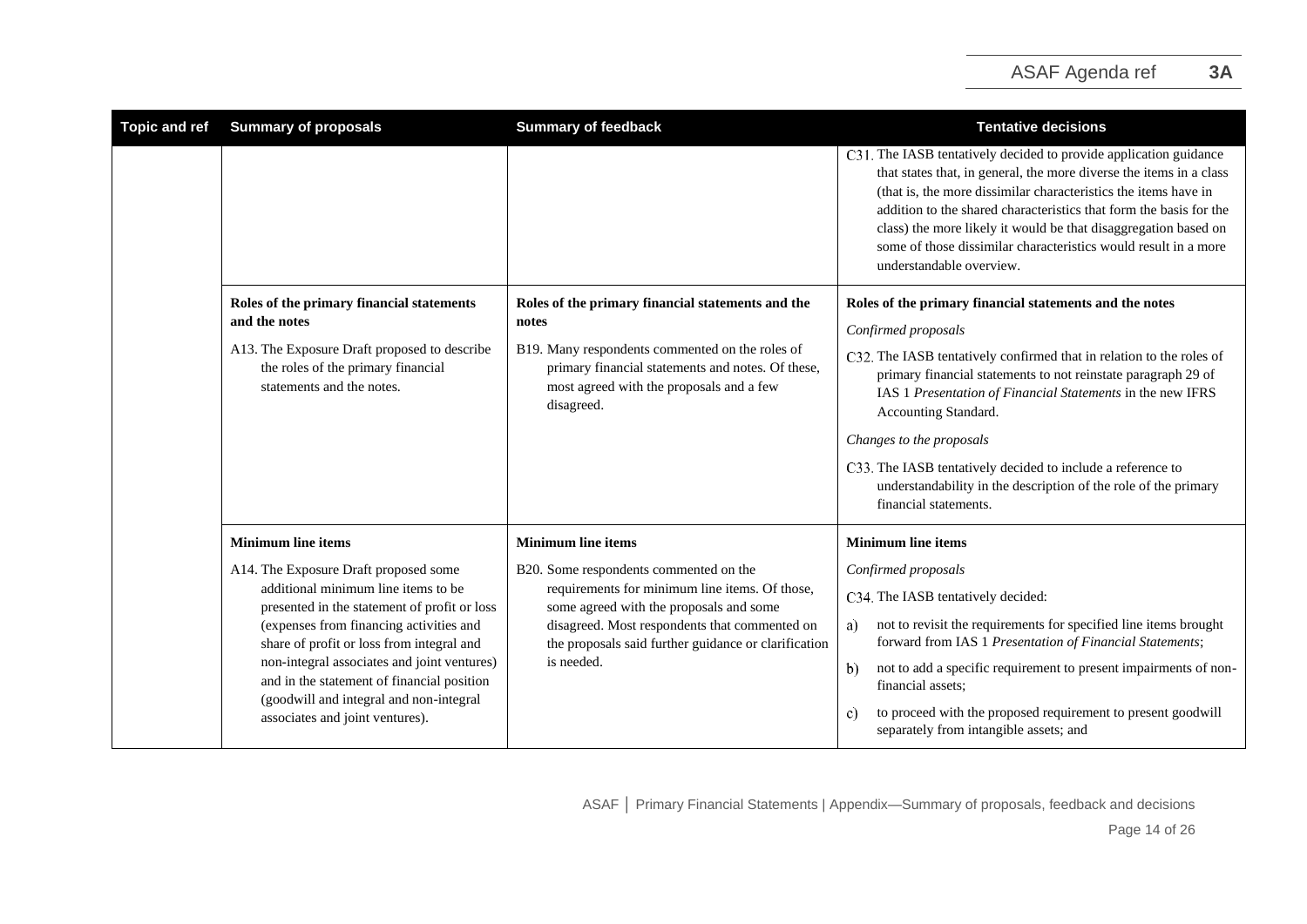## ASAF Agenda ref **3A**

| <b>Topic and ref</b>                | <b>Summary of proposals</b>                                                                                                       | <b>Summary of feedback</b>                                                                                                              | <b>Tentative decisions</b>                                                                                                                                                                                                                                                                                                                   |
|-------------------------------------|-----------------------------------------------------------------------------------------------------------------------------------|-----------------------------------------------------------------------------------------------------------------------------------------|----------------------------------------------------------------------------------------------------------------------------------------------------------------------------------------------------------------------------------------------------------------------------------------------------------------------------------------------|
|                                     | A15. The proposed requirements, including<br>those proposed to be carried over from<br>IAS 1, are set out in paragraphs 20–21,    |                                                                                                                                         | to proceed with the proposed requirement for required line<br>d<br>items to be presented in each affected category in the statement<br>of profit or loss.                                                                                                                                                                                    |
|                                     | 25-28, and B5-B15 of the Exposure Draft<br>and paragraphs BC19-BC27 of the Basis                                                  |                                                                                                                                         | Changes to the proposals                                                                                                                                                                                                                                                                                                                     |
|                                     | for Conclusions describe the IASB's                                                                                               |                                                                                                                                         | C35. The IASB tentatively decided:                                                                                                                                                                                                                                                                                                           |
|                                     | reasons for these proposals.                                                                                                      |                                                                                                                                         | to revise the general principle for the presentation of line items<br>a)<br>in the primary financial statements set out in paragraph 42 of<br>the Exposure Draft by removing the term 'relevant' and instead<br>including a reference to an understandable overview of an<br>entity's income and expenses or assets, liabilities and equity; |
|                                     |                                                                                                                                   |                                                                                                                                         | to require all presentation requirements to apply only when the<br>$\mathbf{b}$<br>resulting presentation does not detract from the primary<br>financial statement providing an understandable overview;                                                                                                                                     |
|                                     |                                                                                                                                   |                                                                                                                                         | to add application guidance that indicates that in the operating<br>c)<br>category it is unlikely that the presentation of items set out in<br>paragraph 65 of the Exposure Draft would reduce how useful<br>the statement is in providing an understandable overview of the<br>entity's income and expenses;                                |
|                                     |                                                                                                                                   |                                                                                                                                         | to remove the term 'minimum' from paragraph 42 of the<br>d)<br>Exposure Draft; and                                                                                                                                                                                                                                                           |
|                                     |                                                                                                                                   |                                                                                                                                         | not to specify any required line items to be presented in the<br>e)<br>financing category in the statement of profit or loss.                                                                                                                                                                                                                |
|                                     |                                                                                                                                   |                                                                                                                                         | C36. The IASB will discuss other aspects of the proposals at a future<br>IASB meeting.                                                                                                                                                                                                                                                       |
| December                            | A16. The Exposure Draft proposed to continue                                                                                      | B21. Most respondents that commented on the                                                                                             | Confirmed proposals                                                                                                                                                                                                                                                                                                                          |
| 2020                                | to require entities to present in the<br>statement of profit or loss an analysis of<br>operating expenses using either the nature | proposals relating to the presentation of operating<br>expenses in the statement of profit or loss. The<br>respondents had mixed views. | C37. The IASB tentatively decided:                                                                                                                                                                                                                                                                                                           |
| <b>AP21F</b><br><b>Disaggregati</b> |                                                                                                                                   |                                                                                                                                         | not to develop a definition of the term 'cost of sales' as part of<br>a)<br>this project.                                                                                                                                                                                                                                                    |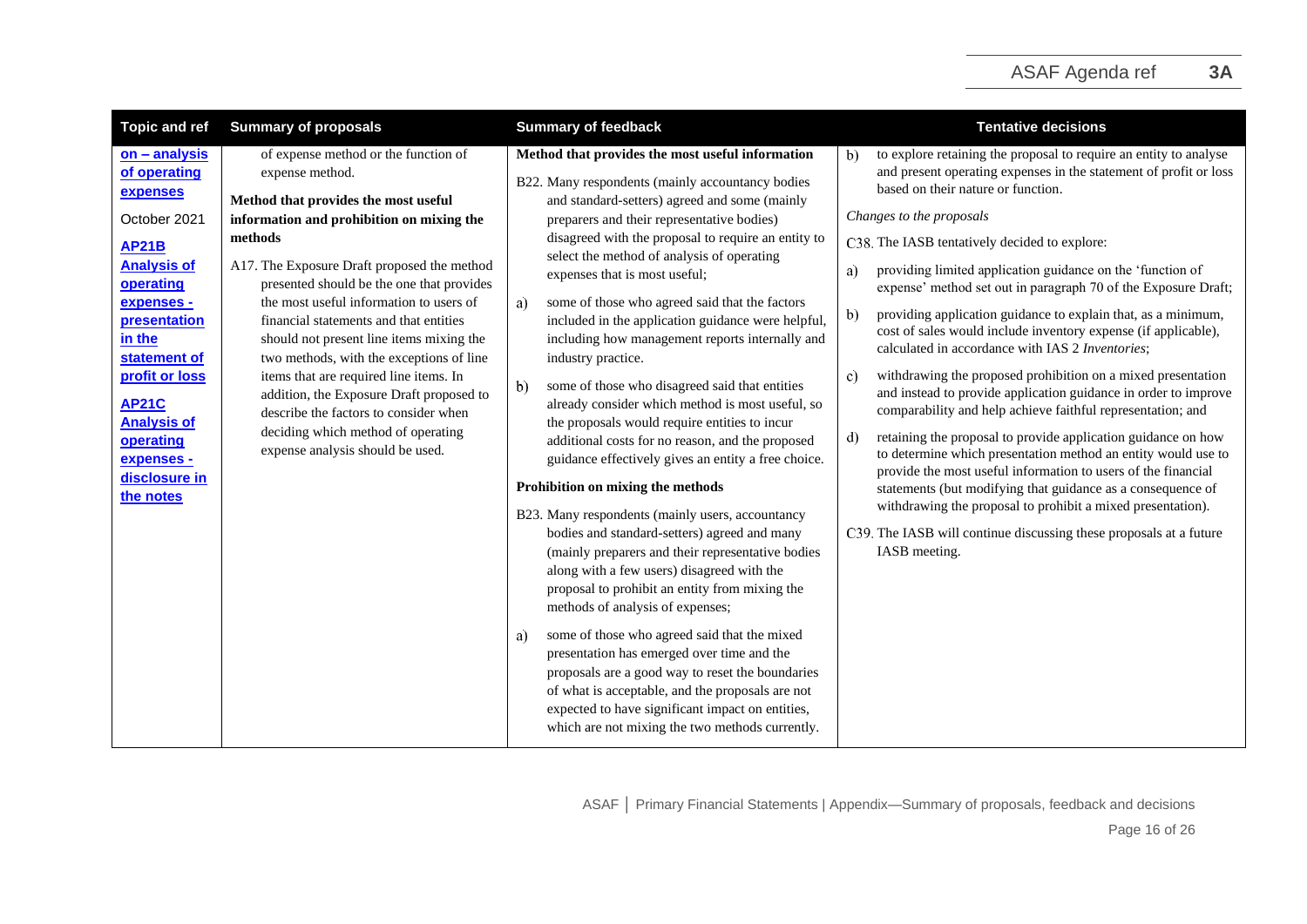| <b>Topic and ref</b> | <b>Summary of proposals</b>                                                                                                                                                                                                                                                                                                                                                                                                                                                                                                                                                        | <b>Summary of feedback</b>                                                                                                                                                                                                                                                                                                                                                                                                                                                                                                                                                                                                                                                                                                                                                                                                                                                                                                                                                                                                                                                                 | <b>Tentative decisions</b>                                                                                                                                                                                                                                                                                                                                                                                                    |
|----------------------|------------------------------------------------------------------------------------------------------------------------------------------------------------------------------------------------------------------------------------------------------------------------------------------------------------------------------------------------------------------------------------------------------------------------------------------------------------------------------------------------------------------------------------------------------------------------------------|--------------------------------------------------------------------------------------------------------------------------------------------------------------------------------------------------------------------------------------------------------------------------------------------------------------------------------------------------------------------------------------------------------------------------------------------------------------------------------------------------------------------------------------------------------------------------------------------------------------------------------------------------------------------------------------------------------------------------------------------------------------------------------------------------------------------------------------------------------------------------------------------------------------------------------------------------------------------------------------------------------------------------------------------------------------------------------------------|-------------------------------------------------------------------------------------------------------------------------------------------------------------------------------------------------------------------------------------------------------------------------------------------------------------------------------------------------------------------------------------------------------------------------------|
|                      |                                                                                                                                                                                                                                                                                                                                                                                                                                                                                                                                                                                    | some of those who disagreed said that in some<br>b).<br>instances, the mixed method provides the most<br>useful information, and the proposals will not<br>enhance comparability, especially with companies<br>applying US GAAP.                                                                                                                                                                                                                                                                                                                                                                                                                                                                                                                                                                                                                                                                                                                                                                                                                                                           |                                                                                                                                                                                                                                                                                                                                                                                                                               |
|                      | Total operating expenses by nature in a<br>single note<br>A18. An entity that presents an analysis of<br>operating expenses using the function of<br>expense method in the statement of profit<br>or loss would also be required to disclose<br>in a single note an analysis of its total<br>operating expenses using the nature of<br>expense method.<br>A19. The proposed requirements are set out in<br>paragraphs 68, 72 and B45-B48 of the<br>Exposure Draft and paragraphs BC109-<br>BC114 of the Basis for Conclusions<br>describe the IASB's reasons for the<br>proposals. | Total operating expenses by nature in a single note<br>B24. Many respondents (mainly users, standard-setters<br>and accountancy bodies) agreed and many<br>(mainly preparers and their representative bodies)<br>disagreed with the proposal to require an entity to<br>disclose an analysis of expenses by nature in the<br>notes if they present analysis of expenses by<br>function;<br>some of those who agreed said that the analysis:<br>a)<br>will provide comprehensive information and help<br>users make forecasts, will help reconcile the<br>statement of cash flows with the income<br>statement, and will enhance comparability,<br>because it is less judgmental than analysis by<br>functions.<br>some of those who disagreed with the proposals<br>$\mathbf{b}$<br>said that both methods are equally relevant, but<br>the proposals seem to favour by-nature analysis,<br>and the costs of providing the analysis by nature<br>will be higher than the benefits, including some<br>entities that may not be able to provide the<br>analysis with their existing systems. | Total operating expenses by nature in a single note<br>Confirmed proposals<br>C40. The IASB tentatively decided not to explore providing an<br>undue cost relief for the disclosure of information about<br>operating expenses by nature when an entity presents in the<br>statement of profit or loss an analysis of expenses by function.<br>C41. The IASB will continue discussing these proposals at a future<br>meeting. |
|                      |                                                                                                                                                                                                                                                                                                                                                                                                                                                                                                                                                                                    | B25. Feedback from fieldwork identified practical<br>difficulties with the proposed requirements.                                                                                                                                                                                                                                                                                                                                                                                                                                                                                                                                                                                                                                                                                                                                                                                                                                                                                                                                                                                          |                                                                                                                                                                                                                                                                                                                                                                                                                               |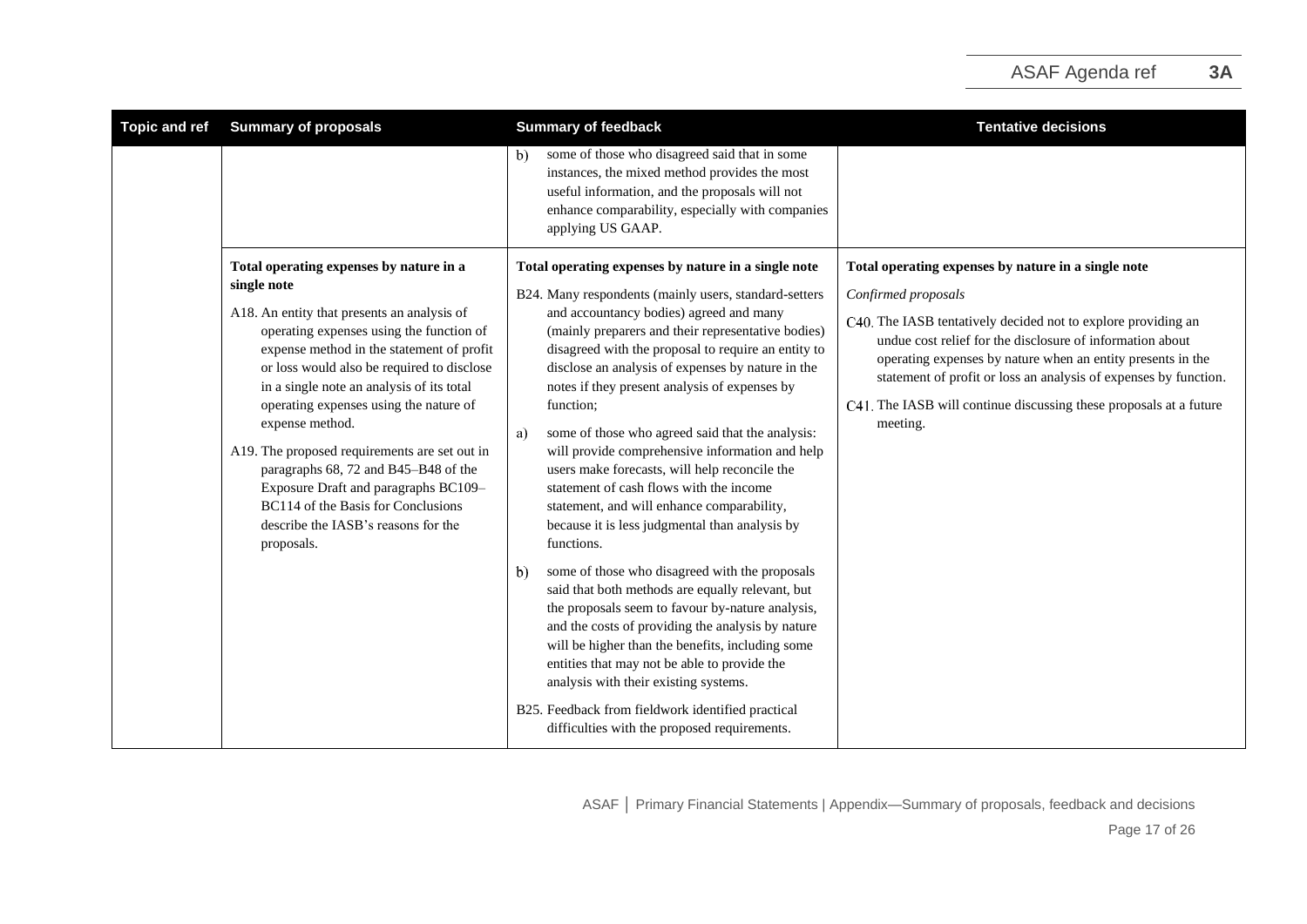| <b>Topic and ref</b>                                                                                                                                                                     | <b>Summary of proposals</b>                                                                                                                                                                                                                                                                                                                                                                                                                                                                                                                                                                                                                                                          | <b>Summary of feedback</b>                                                                                                                                                                                                                                                                                                                                                                                                                                                                                                                                                                                                                                                                                                                                                                                                                                                                                                                                                                                                                                                                                                                                                                                                                                             | <b>Tentative decisions</b>                                                                                                                                                                                                                                                                                                                                                                                                                                                                                                                                                                                                                                                                                                                                                                                                                                                                                                                                                                                                                                                                                                                                                                                                                                                                                                                                                  |
|------------------------------------------------------------------------------------------------------------------------------------------------------------------------------------------|--------------------------------------------------------------------------------------------------------------------------------------------------------------------------------------------------------------------------------------------------------------------------------------------------------------------------------------------------------------------------------------------------------------------------------------------------------------------------------------------------------------------------------------------------------------------------------------------------------------------------------------------------------------------------------------|------------------------------------------------------------------------------------------------------------------------------------------------------------------------------------------------------------------------------------------------------------------------------------------------------------------------------------------------------------------------------------------------------------------------------------------------------------------------------------------------------------------------------------------------------------------------------------------------------------------------------------------------------------------------------------------------------------------------------------------------------------------------------------------------------------------------------------------------------------------------------------------------------------------------------------------------------------------------------------------------------------------------------------------------------------------------------------------------------------------------------------------------------------------------------------------------------------------------------------------------------------------------|-----------------------------------------------------------------------------------------------------------------------------------------------------------------------------------------------------------------------------------------------------------------------------------------------------------------------------------------------------------------------------------------------------------------------------------------------------------------------------------------------------------------------------------------------------------------------------------------------------------------------------------------------------------------------------------------------------------------------------------------------------------------------------------------------------------------------------------------------------------------------------------------------------------------------------------------------------------------------------------------------------------------------------------------------------------------------------------------------------------------------------------------------------------------------------------------------------------------------------------------------------------------------------------------------------------------------------------------------------------------------------|
| December<br>2020<br><b>AP21G</b><br><b>Disaggregati</b><br>on - unusual<br>income and<br>expenses<br>December<br>2021<br><b>AP21A</b><br><b>Unusual</b><br>income and<br><b>expenses</b> | Definition of unusual items and disclosures<br>A20. The Exposure Draft proposed introducing<br>a definition of 'unusual income and<br>expenses'; and proposed requiring all<br>entities to disclose unusual income and<br>expenses in a single note. The Exposure<br>Draft also proposed application guidance<br>to help an entity to identify its unusual<br>income and expenses.<br>A21. The proposed requirements are set out in<br>paragraphs 100-102, B67-B75 of the<br>Exposure Draft and paragraphs BC122-<br>BC144 of the Basis for Conclusions<br>describe the IASB's reasons for the<br>proposals and discuss approaches that<br>were considered but rejected by the IASB. | <b>Definition of unusual items</b><br>B26. The key messages from the feedback on the<br>proposals relating to unusual items are:<br>most respondents who commented on this<br>a)<br>question, including almost all users of financial<br>statements, agreed with the IASB defining<br>unusual items. Users explained that they wish to<br>identify recurring or normalised earnings but have<br>to rely on voluntary disclosures by an entity to do<br>so. Defining unusual items and requiring their<br>disclosure would provide consistent input for<br>users' analysis. Other respondents also indicated<br>they expected defining unusual items would<br>provide useful information. A few respondents<br>specifically supported the discipline that they<br>expected a definition would provide, thus<br>reducing opportunistic classification of items as<br>unusual; and<br>however, most of these respondents, including<br>b)<br>some users, did not agree with the IASB's<br>definition of unusual items. They said important<br>aspects of the definition were unclear and<br>suggested various clarifications and changes.<br>Those suggestions did not lead to a clear<br>consensus on what an alternative definition should<br>be.<br><b>Disclosures</b> | <b>Definition of unusual items</b><br>Changes to the proposals<br>C42. The IASB tentatively decided:<br>to explore how to proceed with a definition of 'unusual income<br>a)<br>and expenses';<br>to remove the reference to 'limited predictive value' from the<br>b)<br>definition of 'unusual income and expenses', and clarify in the<br>Standard that it is a necessary characteristic of unusual income<br>and expenses, not the sole characteristic; and<br>to develop the application guidance accompanying the<br>c)<br>definition of 'unusual income and expenses':<br>i) to clarify that the definition means that 'unusual income<br>and expenses' can be dissimilar in type or amount from<br>income and expenses expected in the future;<br>ii) to help an entity to assess whether similar income or<br>expenses will arise in the future, based on guidance on the<br>assessment of future transactions and other events in other<br>IFRS Accounting Standards; and<br>iii) to explain that in considering whether income or expenses<br>are similar to expected future income or expenses, an entity<br>would consider characteristics of the income and expenses,<br>including the underlying event or transaction that gives rise<br>to income or expenses.<br>C43. The IASB will continue to discuss other aspects of proposals at<br>a future meeting. |
|                                                                                                                                                                                          |                                                                                                                                                                                                                                                                                                                                                                                                                                                                                                                                                                                                                                                                                      | B27. Respondents were split evenly on whether or not<br>they supported the proposed disclosure in a single<br>note; some preferred presentation in the statement                                                                                                                                                                                                                                                                                                                                                                                                                                                                                                                                                                                                                                                                                                                                                                                                                                                                                                                                                                                                                                                                                                       |                                                                                                                                                                                                                                                                                                                                                                                                                                                                                                                                                                                                                                                                                                                                                                                                                                                                                                                                                                                                                                                                                                                                                                                                                                                                                                                                                                             |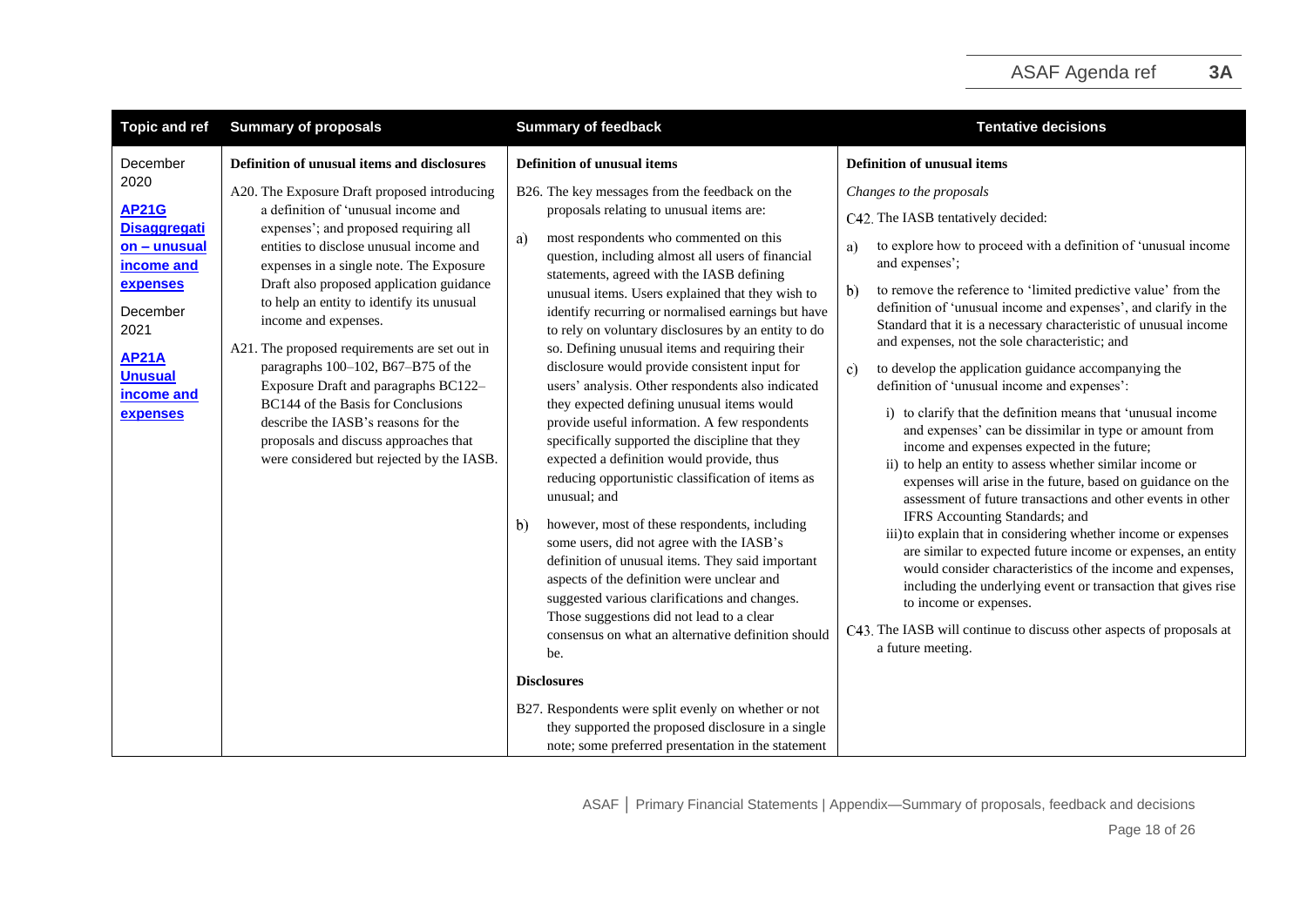| <b>Topic and ref</b>                                                                                                                                               | <b>Summary of proposals</b>                                                                                                                                                                                                                                                                                                                                                   | <b>Summary of feedback</b>                                                                                                                                                                                                                                                                                                                                                                                                                                                                                                                                                                                                                                                                                                                                                                                                                                                                             | <b>Tentative decisions</b>                                                                                                                                                                                                                                                                                                                                                                |
|--------------------------------------------------------------------------------------------------------------------------------------------------------------------|-------------------------------------------------------------------------------------------------------------------------------------------------------------------------------------------------------------------------------------------------------------------------------------------------------------------------------------------------------------------------------|--------------------------------------------------------------------------------------------------------------------------------------------------------------------------------------------------------------------------------------------------------------------------------------------------------------------------------------------------------------------------------------------------------------------------------------------------------------------------------------------------------------------------------------------------------------------------------------------------------------------------------------------------------------------------------------------------------------------------------------------------------------------------------------------------------------------------------------------------------------------------------------------------------|-------------------------------------------------------------------------------------------------------------------------------------------------------------------------------------------------------------------------------------------------------------------------------------------------------------------------------------------------------------------------------------------|
|                                                                                                                                                                    |                                                                                                                                                                                                                                                                                                                                                                               | of profit or loss because it would provide a clear<br>'normalised' profit amount, but others thought<br>that would add clutter to the statement and give<br>too great an incentive for opportunistic labelling<br>of items as unusual; some agreed with disclosure<br>in a single note because it allows easy access to<br>the information and helps in tracking what items<br>are classified as unusual over time. Others said it<br>would be more helpful to include the information<br>in the notes for the specific items of income and<br>expenses in question, for example the notes for<br>IAS 37 provisions or IAS 36 impairments. They<br>also said that the requirement for a single note<br>could lead to duplication of information required<br>by other IFRS Accounting Standards or<br>regulations to be given elsewhere, for example in<br>other notes or in the management commentary. |                                                                                                                                                                                                                                                                                                                                                                                           |
| December<br>2020                                                                                                                                                   | Including management performance<br>measures in the financial statements                                                                                                                                                                                                                                                                                                      | Including management performance measures in<br>the financial statements                                                                                                                                                                                                                                                                                                                                                                                                                                                                                                                                                                                                                                                                                                                                                                                                                               | Including management performance measures in the financial<br>statements                                                                                                                                                                                                                                                                                                                  |
| <b>AP21H</b><br><b>Management</b><br><b>performance</b><br>measures<br>March 2021<br><b>AP21B Scope</b><br>$\mathbf{d}$<br>management<br>performance<br>measures – | A22. The Exposure Draft proposed that an<br>entity disclose 'management performance<br>measures' in a single note to the financial<br>statements.<br>A23. Totals or subtotals specified by IFRS<br>Accounting Standards were specifically<br>stated not to be management performance<br>measures and include:<br>totals or subtotals required by the<br>a)<br>Exposure Draft; | B28. Many respondents, including almost all users,<br>agreed with the IASB's proposals to require the<br>disclosure of management performance measures<br>in the notes to the financial statements. These<br>respondents said that including these measures in<br>the financial statements would provide useful<br>information and that the proposed disclosure<br>requirements would bring needed discipline and<br>transparency.<br>B29. Some respondents disagreed with including<br>management performance measures in the<br>financial statements stating the following reasons:                                                                                                                                                                                                                                                                                                                  | Confirmed proposals<br>C44. The IASB tentatively confirmed to require an entity to include<br>information about management performance measures in the<br>financial statements.<br>Scope of management performance measures<br>Confirmed proposals<br>C45. The IASB tentatively confirmed not to further explore<br>expanding the scope of management performance measures to<br>include: |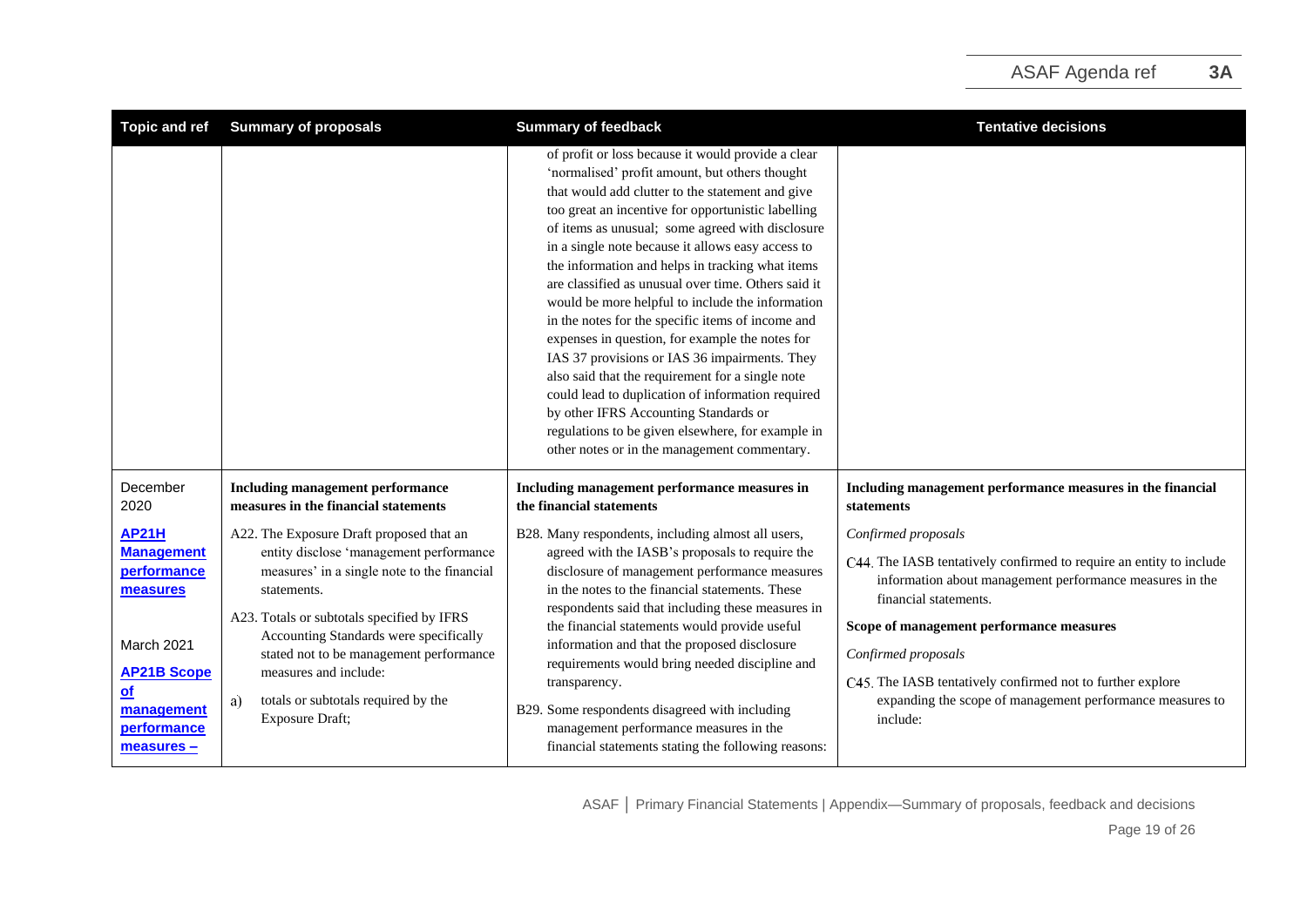| <b>Topic and ref</b>                                                            | <b>Summary of proposals</b>                                                                                                                                                                                  | <b>Summary of feedback</b>                                                                                                                                                                              | <b>Tentative decisions</b>                                                                                                                                                                                                         |
|---------------------------------------------------------------------------------|--------------------------------------------------------------------------------------------------------------------------------------------------------------------------------------------------------------|---------------------------------------------------------------------------------------------------------------------------------------------------------------------------------------------------------|------------------------------------------------------------------------------------------------------------------------------------------------------------------------------------------------------------------------------------|
| subtotals of<br>income and                                                      | gross profit or loss (revenue less cost of<br>b)<br>sales) and similar subtotals;                                                                                                                            | in their view non-GAAP measures are either<br>a)<br>outside the scope of financial statements or do not                                                                                                 | measures based on line items presented in the statements of<br>a)<br>financial performance;                                                                                                                                        |
| expenses                                                                        | operating profit or loss before<br>$\mathbf{c}$<br>depreciation and amortisation;                                                                                                                            | achieve the objective of financial statements in<br>IAS 1 Presentation of Financial Statements or in<br>the Exposure Draft;                                                                             | b)<br>measures based on the cash flow statement;<br>measures based on the statement of financial position; and<br>c)                                                                                                               |
| <b>June 2021</b><br><b>AP21A Scope</b><br>$of$<br>management<br>performance     | profit or loss from continuing operations;<br>d)<br>and<br>profit or loss before income tax.<br>e)<br>A24. When disclosing management<br>performance measures the Exposure Draft                             | including management performance measures in<br>b)<br>the financial statements would increase the costs<br>of preparing financial statements; or<br>it may be challenging to audit such measures.<br>C) | d)<br>ratios.<br>Changes to the proposals<br>C46. The IASB tentatively decided to include in the scope of its<br>requirements for management performance measures the<br>numerator or denominator of a ratio, if that numerator or |
| measures<br>September<br>2021                                                   | proposed an entity would also be required<br>to comply with the general requirements<br>in IFRS Accounting Standards for<br>information included in financial<br>statements. For example, each               | B30. A few respondents disagreed with including<br>management performance measures in the<br>financial statements because many of these<br>measures are subjective.                                     | denominator meets the definition of a management performance<br>measure.<br>C47. The IASB will discuss other aspects of proposals at a future<br>meeting.                                                                          |
| <b>AP21A</b><br><b>Management</b><br>performance<br>measure and<br>the scope of | management performance measure must<br>faithfully represent an aspect of the<br>financial performance of the entity and be<br>described in a clear and understandable<br>manner that does not mislead users. |                                                                                                                                                                                                         |                                                                                                                                                                                                                                    |
| public<br>communicati<br>ons                                                    | A25. However, the Exposure Draft did not<br>propose additional restrictions on<br>management performance measures, such<br>as only allowing an entity's management                                           |                                                                                                                                                                                                         |                                                                                                                                                                                                                                    |
| <b>AP21B</b><br><b>Management</b><br>performance<br>measures-                   | to provide measures based on amounts<br>recognised and measured in accordance<br>with IFRS Accounting Standards.                                                                                             |                                                                                                                                                                                                         |                                                                                                                                                                                                                                    |
| other aspects<br>of definition<br>October 2021                                  | Definition of management performance<br>measures                                                                                                                                                             | Definition of management performance measures<br>B31. However, most respondents, including users, that<br>agreed with requiring management performance                                                  | Definition of management performance measures<br>Confirmed proposals                                                                                                                                                               |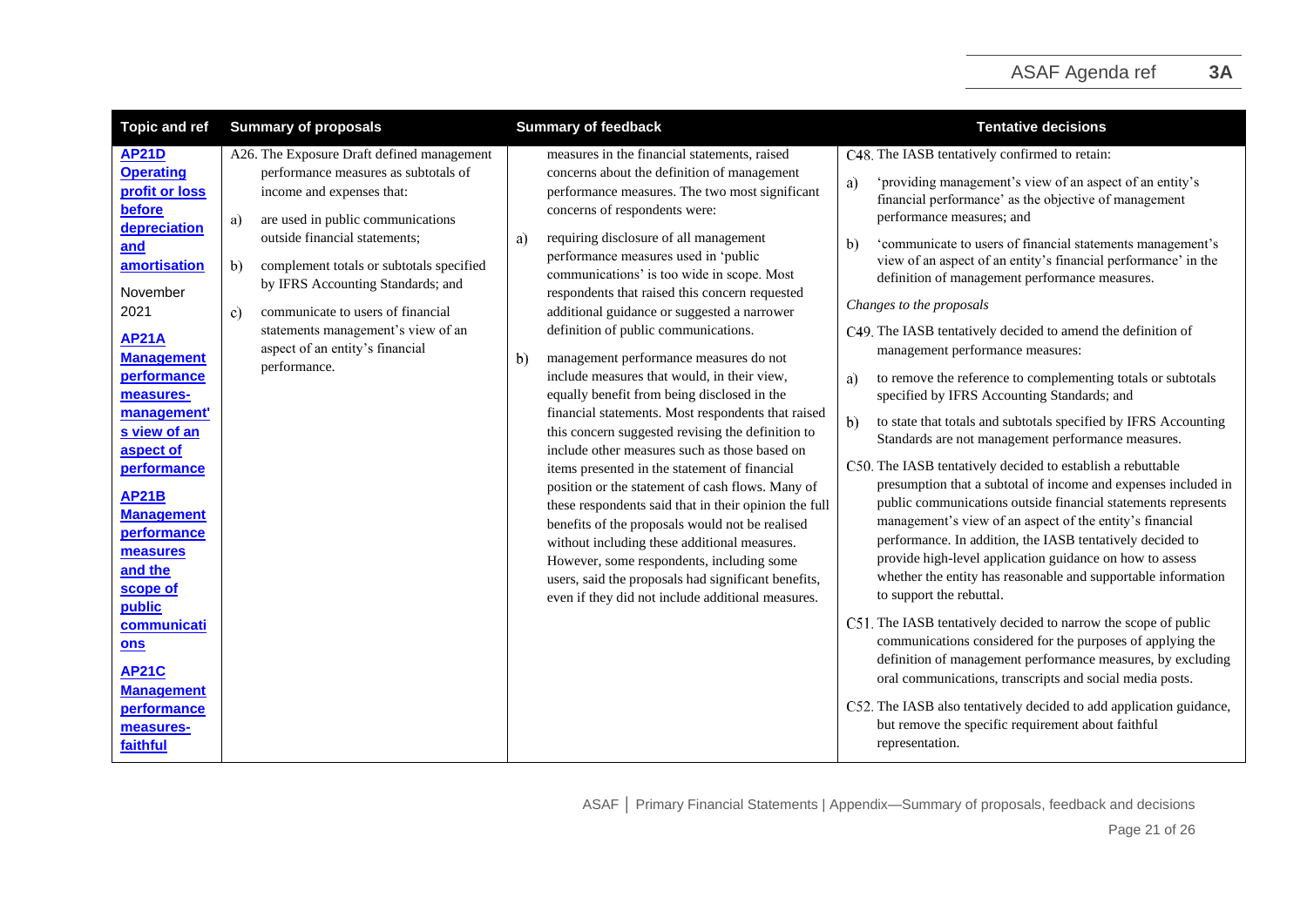<span id="page-21-2"></span><span id="page-21-1"></span><span id="page-21-0"></span>

| <b>Topic and ref</b>                                                                                                                                                                                                                                    | <b>Summary of proposals</b>                                                                                                                                                                                                                                                                                                                                                                                                                                                                                                                                                                                   | <b>Summary of feedback</b>                                                                                                                                                                                                                                                                                                                                                                                                                                                                                                                                                                                                                                                                                                                            | <b>Tentative decisions</b>                                                                                                                                                                                                                                                                                                                                                                                                                                                                                                                                                                                                                                                                                                |
|---------------------------------------------------------------------------------------------------------------------------------------------------------------------------------------------------------------------------------------------------------|---------------------------------------------------------------------------------------------------------------------------------------------------------------------------------------------------------------------------------------------------------------------------------------------------------------------------------------------------------------------------------------------------------------------------------------------------------------------------------------------------------------------------------------------------------------------------------------------------------------|-------------------------------------------------------------------------------------------------------------------------------------------------------------------------------------------------------------------------------------------------------------------------------------------------------------------------------------------------------------------------------------------------------------------------------------------------------------------------------------------------------------------------------------------------------------------------------------------------------------------------------------------------------------------------------------------------------------------------------------------------------|---------------------------------------------------------------------------------------------------------------------------------------------------------------------------------------------------------------------------------------------------------------------------------------------------------------------------------------------------------------------------------------------------------------------------------------------------------------------------------------------------------------------------------------------------------------------------------------------------------------------------------------------------------------------------------------------------------------------------|
| representatio<br><u>n</u>                                                                                                                                                                                                                               | <b>Disclosure requirements</b>                                                                                                                                                                                                                                                                                                                                                                                                                                                                                                                                                                                | <b>Disclosure requirements</b>                                                                                                                                                                                                                                                                                                                                                                                                                                                                                                                                                                                                                                                                                                                        | Disclosure requirements - usefulness and reconciliations                                                                                                                                                                                                                                                                                                                                                                                                                                                                                                                                                                                                                                                                  |
| January 2022<br><b>AP21A</b><br><b>Management</b><br>performance<br>measures-<br><b>Disclosures-</b><br><b>Usefulness</b><br>and<br>reconciliation<br><u>s</u><br><b>AP21B</b><br><b>Management</b><br>performance<br>measures-<br><b>Disclosure of</b> | A27. The Exposure Draft proposed that an<br>entity would be required to disclose<br>specific information about management<br>performance measures, including:<br>a description of why the management<br>a)<br>performance measure communicates<br>management's view of performance;<br>b)<br>a reconciliation to the most directly<br>comparable total or subtotal specified by<br>IFRS Accounting Standards;<br>the income tax effect and the effect on<br>$\mathbf{c}$<br>non-controlling interests for each item<br>disclosed in the reconciliation; and<br>how the entity determined the income tax<br>d) | B32. Most respondents agreed with the majority of the<br>IASB's proposed disclosure requirements. Many<br>respondents, including all users, said the<br>requirement to reconcile management<br>performance measures to the most directly<br>comparable subtotal specified in IFRS<br>Accounting Standards would increase the<br>transparency and usefulness of information about<br>these measures. Some respondents, particularly<br>users, said the disclosure requirements that would<br>apply when a management performance measure<br>is changed or removed would be particularly<br>useful.<br>B33. However, there was mixed feedback on the<br>IASB's proposal to require the disclosure of the<br>tax and non-controlling interest effects of | Confirmed proposals<br>C53. The IASB tentatively confirmed:<br>to require an entity to disclose why a management performance<br>a)<br>measure communicates management's view of performance,<br>subject to some drafting considerations relating to the terms<br>'why' and 'how', including an explanation of:<br>i) how the management performance measure is calculated;<br>and<br>ii) how the measure provides useful information about the<br>entity's performance; and<br>$\mathbf{b}$<br>to require an entity to disclose a reconciliation between a<br>management performance measure and the most directly<br>comparable subtotal or total specified in IFRS Accounting<br>Standards.<br>Changes to the proposals |
| tax and NCI                                                                                                                                                                                                                                             | effect for each item disclosed in the<br>reconciliation.<br>A28. If an entity changed the calculation of its<br>management performance measures,<br>introduced a new management<br>performance measure or removed a<br>previously disclosed management<br>performance measure the Exposure Draft<br>proposed it would be required to:<br>disclose sufficient explanation for users to<br>a)<br>understand the change, addition or<br>removal and its effects:                                                                                                                                                 | reconciling items between the management<br>performance measure and the most directly<br>comparable subtotals specified in IFRS<br>Accounting Standards. While many users agreed<br>with the disclosure requirements, some other<br>respondents said that it would be costly to obtain<br>the information, a more onerous disclosure<br>requirement than the disclosures required for<br>items in the statement of profit and loss, or<br>contrary to management performance measures<br>communicating a management view to require the<br>information. It would be contrary to<br>communicating a management view because                                                                                                                            | C54. The IASB tentatively decided:<br>to provide additional application guidance to support the<br>a)<br>proposed requirement described in $(C51(a))$ . The guidance<br>would clarify that, where doing so would be necessary for a<br>user of financial statements to understand why a management<br>performance measure communicates management's view of<br>performance, the explanations described in $(C51(a)(i))$ and<br>$(C51(a)(ii))$ would refer to the individual reconciling items.<br>$\mathbf{b}$<br>to require an entity to disclose, for each reconciling item, the<br>$amount(s) related to each line item(s) in the statement(s) of$<br>financial performance.<br>Disclosure of tax and NCI              |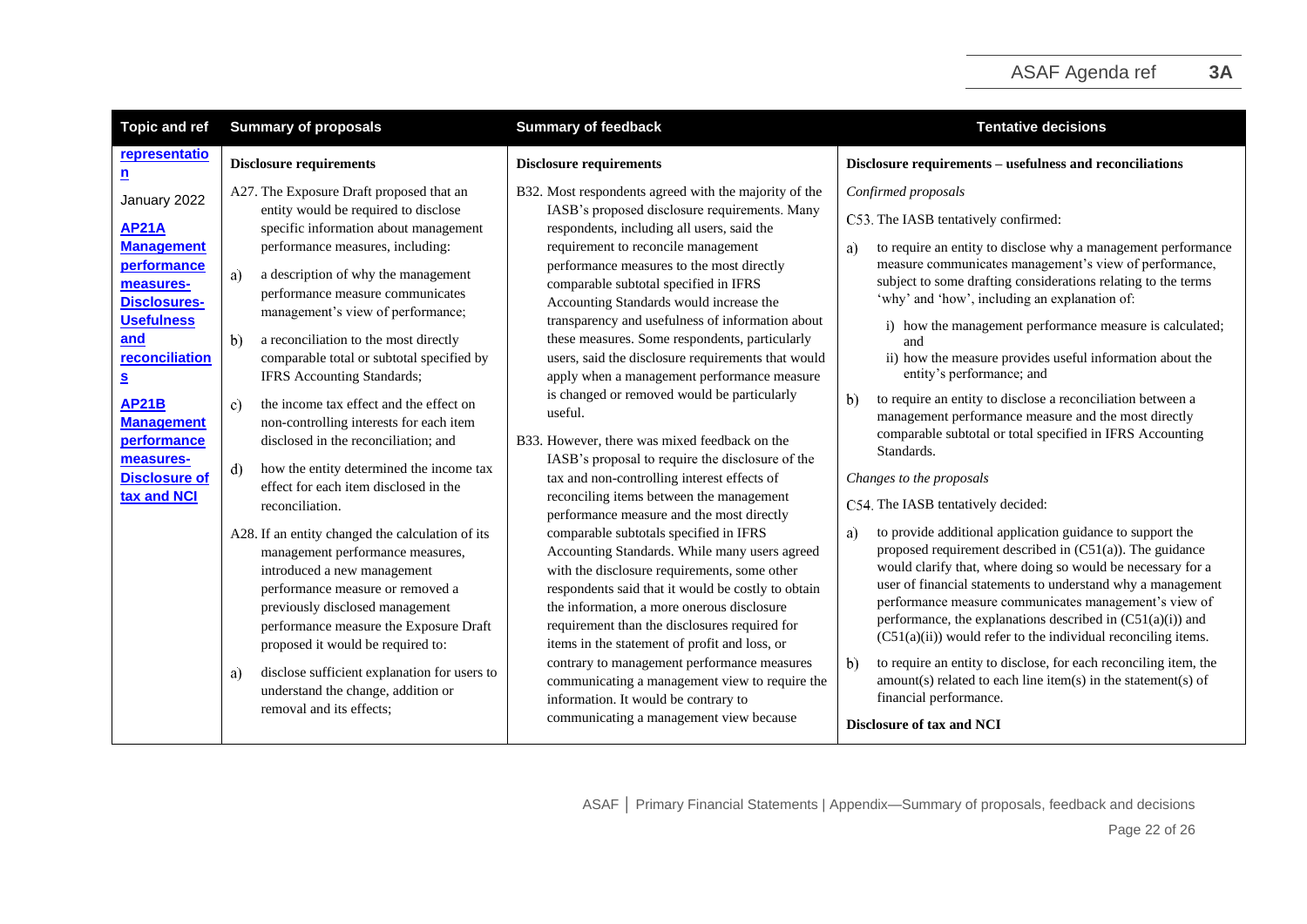| <b>Topic and ref</b> | <b>Summary of proposals</b>                                                                                                                                                                                                                                                                                                                                                                                                                                                                                                                                                                                                                                                                                        | <b>Summary of feedback</b>                                                                                                                                                                                                                                                                                                                                                                                                                                                                                                | <b>Tentative decisions</b>                                                                                                                                                                                                                                                                                                                                                                                                                                                                                                                                                                       |
|----------------------|--------------------------------------------------------------------------------------------------------------------------------------------------------------------------------------------------------------------------------------------------------------------------------------------------------------------------------------------------------------------------------------------------------------------------------------------------------------------------------------------------------------------------------------------------------------------------------------------------------------------------------------------------------------------------------------------------------------------|---------------------------------------------------------------------------------------------------------------------------------------------------------------------------------------------------------------------------------------------------------------------------------------------------------------------------------------------------------------------------------------------------------------------------------------------------------------------------------------------------------------------------|--------------------------------------------------------------------------------------------------------------------------------------------------------------------------------------------------------------------------------------------------------------------------------------------------------------------------------------------------------------------------------------------------------------------------------------------------------------------------------------------------------------------------------------------------------------------------------------------------|
|                      | disclose the reasons for the change,<br>b)<br>addition or removal; and<br>restate its comparative information,<br>$\mathbf{c}$<br>including in the required note disclosures,<br>to reflect the change, addition or removal.<br>A29. The Exposure Draft also proposed that an<br>entity be prohibited from using columns<br>to present management performance<br>measures in the statement(s) of financial<br>performance.<br>A30. The proposed requirements are set out in<br>paragraphs 103-110 of the Exposure<br>Draft and paragraphs BC145-BC180 of<br>the Basis for Conclusions describe the<br>IASB's reasons for the proposals and<br>discuss approaches that were considered<br>but rejected by the IASB. | information about tax and non-controlling interest<br>effects is not always used by management.                                                                                                                                                                                                                                                                                                                                                                                                                           | C55. The IASB discussed feedback on the proposal to require an<br>entity to disclose the effects of tax and non-controlling interests<br>for individual items in the reconciliation between a<br>management performance measure and the most directly<br>comparable subtotal or total specified in IFRS Accounting<br>Standards. The IASB asked for further information about<br>entities that already disclose the tax effects of such reconciling<br>items; in particular, how they calculate the tax effect.<br>C56. The IASB will discuss other aspects of proposals at a future<br>meeting. |
|                      | Operating profit or loss before depreciation<br>and amortisation<br>A31. The Exposure Draft did not propose<br>defining EBITDA. However, the IASB<br>proposed to exempt from the disclosure<br>requirements for management<br>performance measures a subtotal<br>calculated as operating profit or loss<br>before depreciation and amortisation. The<br>IASB considered, but rejected, describing<br>the subtotal operating profit or loss before<br>depreciation and amortisation as<br>EBITDA.                                                                                                                                                                                                                   | Operating profit or loss before depreciation and<br>amortisation<br>B34. Most respondents, including most users, agreed<br>with the IASB's proposal not to define earnings<br>before interest, tax, depreciation and amortisation<br>(EBITDA). These respondents said they agreed<br>that there was no consensus on what EBITDA<br>represents, that its use varies widely and that it is<br>not applicable to some industries.<br>B35. Some respondents, including some users,<br>disagreed saying the IASB should define | Operating profit or loss before depreciation, amortisation, and<br>specified impairments<br>Changes to the proposals<br>C57. The IASB tentatively decided:<br>to specify an operating profit or loss before depreciation and<br>a)<br>amortisation subtotal that excludes impairments of assets within<br>the scope of IAS 36 Impairment of Assets;<br>to do this by amending the specified subtotal 'operating profit<br>$\mathbf{b}$<br>or loss before depreciation and amortisation', rather than adding<br>an additional subtotal to the list of specified subtotals;                        |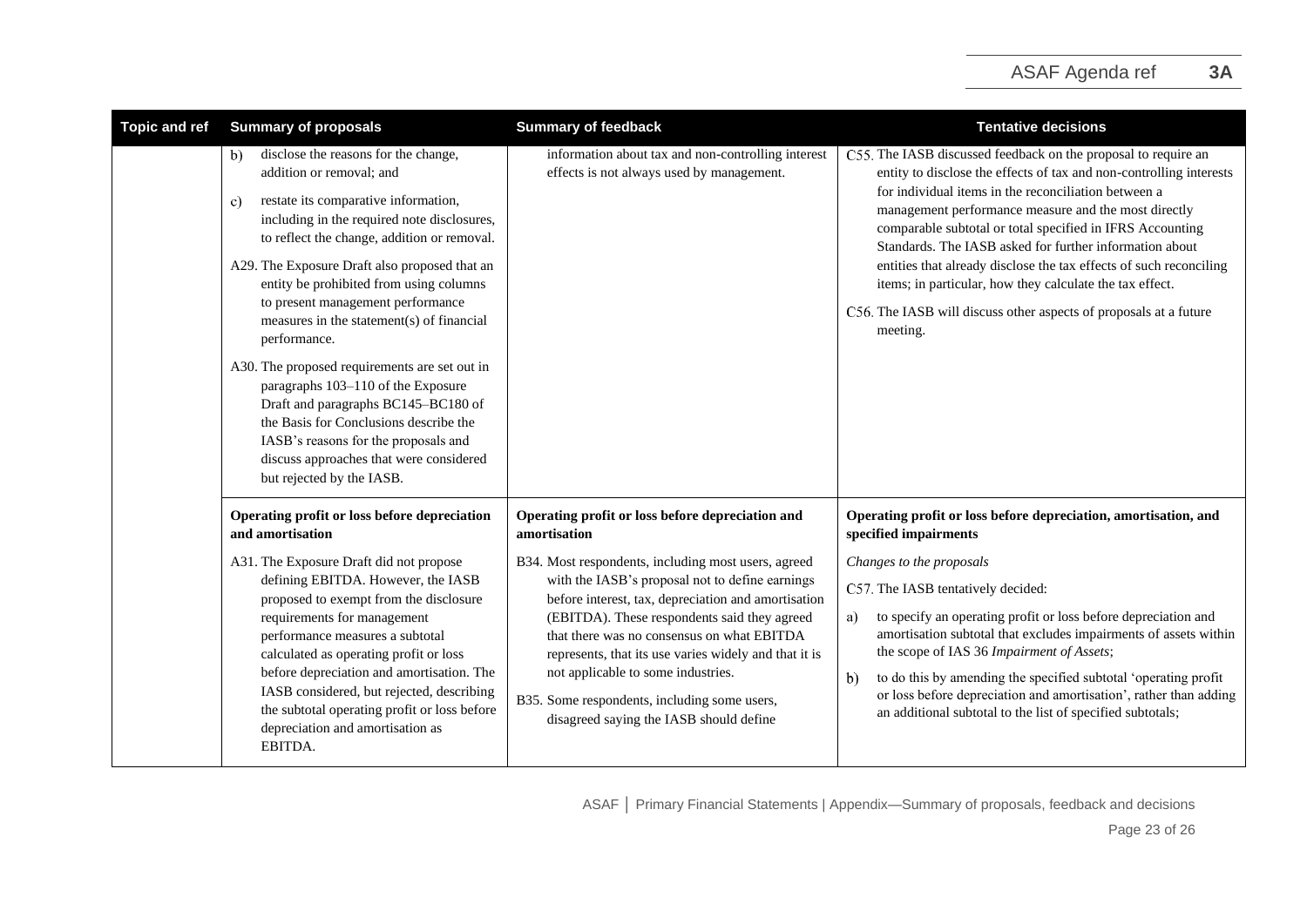| <b>Topic and ref</b>                                                                                                                          | <b>Summary of proposals</b>                                                                                                                                                                                                     | <b>Summary of feedback</b>                                                                                                                                                                                                                                                                                                                                                                       | <b>Tentative decisions</b>                                                                                                                                                                                                                                                                                                                           |
|-----------------------------------------------------------------------------------------------------------------------------------------------|---------------------------------------------------------------------------------------------------------------------------------------------------------------------------------------------------------------------------------|--------------------------------------------------------------------------------------------------------------------------------------------------------------------------------------------------------------------------------------------------------------------------------------------------------------------------------------------------------------------------------------------------|------------------------------------------------------------------------------------------------------------------------------------------------------------------------------------------------------------------------------------------------------------------------------------------------------------------------------------------------------|
|                                                                                                                                               | A32. Paragraphs BC172-BC173 of the Basis<br>for Conclusions explain why the IASB<br>has not proposed requirements relating to<br>EBITDA.                                                                                        | EBITDA because it is a widely used measure that<br>would benefit from a consistent definition.                                                                                                                                                                                                                                                                                                   | to label the amended specified subtotal as 'operating profit or<br>c)<br>loss before depreciation, amortisation, and specified<br>impairments';                                                                                                                                                                                                      |
|                                                                                                                                               |                                                                                                                                                                                                                                 |                                                                                                                                                                                                                                                                                                                                                                                                  | not explicitly to prohibit 'EBITDA' as a label for an 'operating<br>d)<br>profit or loss before depreciation, amortisation and specified<br>impairments' subtotal, but to explain in the Basis for<br>Conclusions that such a label would rarely be a faithful<br>representation for the subtotal; and                                               |
|                                                                                                                                               |                                                                                                                                                                                                                                 |                                                                                                                                                                                                                                                                                                                                                                                                  | to include no further specific requirements in relation to this<br>e)<br>subtotal.                                                                                                                                                                                                                                                                   |
| December                                                                                                                                      | <b>Starting point for indirect method</b>                                                                                                                                                                                       | <b>Starting point for indirect method</b>                                                                                                                                                                                                                                                                                                                                                        | <b>Starting point for indirect method</b>                                                                                                                                                                                                                                                                                                            |
| 2020/ January<br>2021<br><b>AP21I</b><br><b>Statement of</b><br>cash flows<br>March 2021<br><b>AP21C</b><br><b>Statement of</b><br>cash flows | A33. The Exposure Draft proposed requiring an<br>entity to use the operating profit or loss<br>subtotal as the starting point for the<br>indirect method of reporting cash flows<br>from operating activities.                  | B36. The key messages from the feedback on the<br>proposals relating to the statement of cash flows<br>are:<br>many respondents did not comment on the<br>a)<br>proposals; and<br>of those respondents that did comment, many<br>b)<br>agreed with the proposals saying that the<br>proposals would result in a consistent presentation<br>that would enhance comparability between<br>entities. | Confirmed proposals<br>C58. The IASB tentatively confirmed to require an entity to use the<br>operating profit or loss subtotal as the starting point for the<br>indirect method of reporting cash flows from operating<br>activities.                                                                                                               |
|                                                                                                                                               | <b>Classification of interest and dividend cash</b><br>flows<br>A34. The Exposure Draft also proposed<br>reducing the presentation alternatives<br>currently permitted by IAS 7 and<br>requiring that, in the statement of cash | <b>Classification of interest and dividend cash flows</b><br>B37. The main concern of those that did not agree was<br>the lack of alignment between the statement of<br>cash flows and the statement of profit or loss,<br>which was also raised as a concern by some<br>fieldwork participants.                                                                                                 | <b>Classification of interest and dividend cash flows</b><br>Confirmed proposals<br>C59. The IASB tentatively confirmed proposals relating to the<br>classification of interest paid and dividend cash flows for<br>entities other than those for which investing and financing are<br>main business activities. Accordingly, interest and dividends |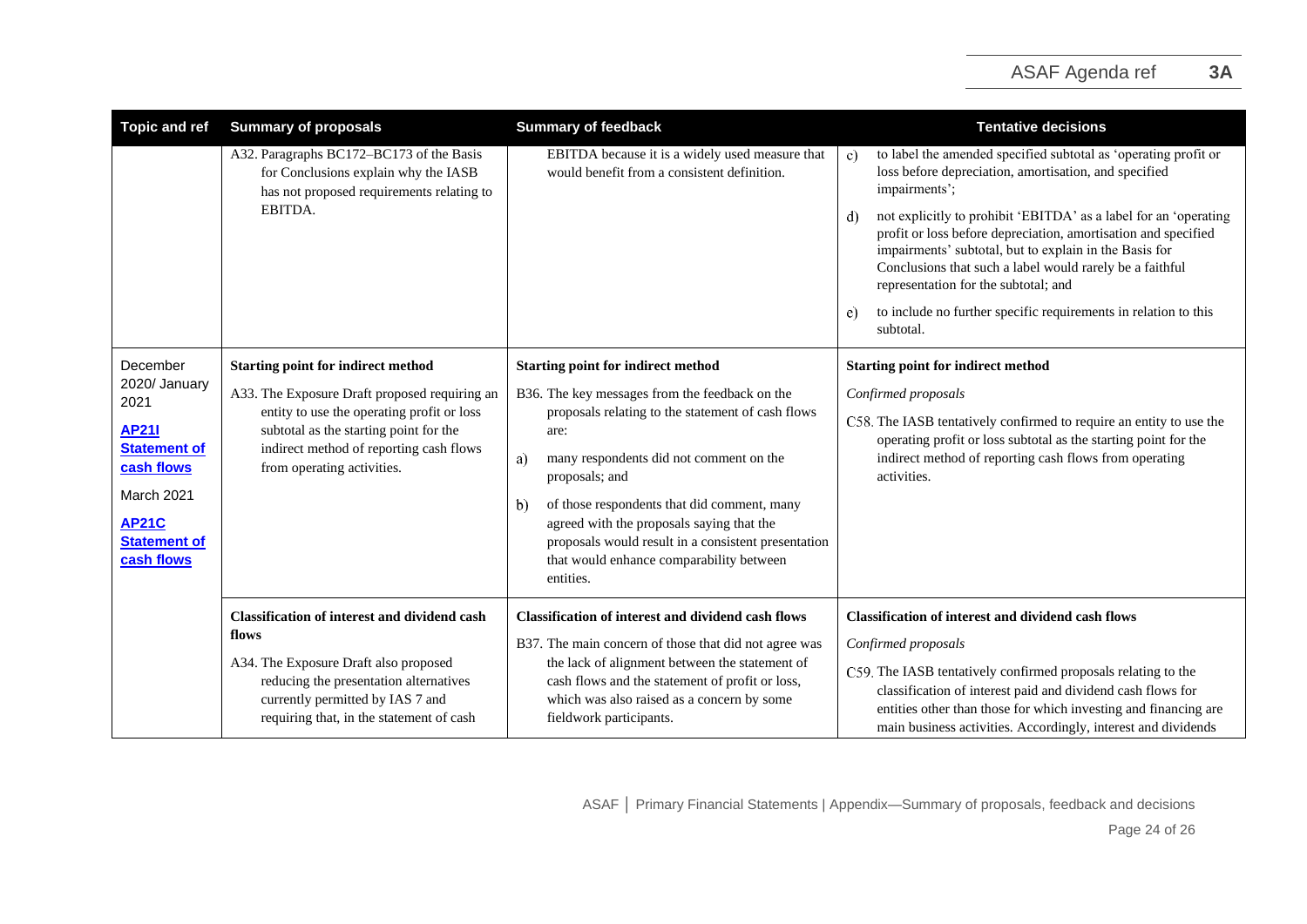| <b>Topic and ref</b> | <b>Summary of proposals</b>                                                                                                                                                                                                                                                                                                                                             |                         |                                                                                                     | <b>Summary of feedback</b>                                                                  | <b>Tentative decisions</b>                                                                                               |
|----------------------|-------------------------------------------------------------------------------------------------------------------------------------------------------------------------------------------------------------------------------------------------------------------------------------------------------------------------------------------------------------------------|-------------------------|-----------------------------------------------------------------------------------------------------|---------------------------------------------------------------------------------------------|--------------------------------------------------------------------------------------------------------------------------|
|                      | flows, an entity classifies interest and<br>dividend cash flows as shown in the table.                                                                                                                                                                                                                                                                                  |                         |                                                                                                     | B38. Some respondents requested a comprehensive<br>review of IAS 7 Statement of Cash Flows. | paid would be classified as financing activities, and dividends<br>received would be classified as investing activities. |
|                      | <b>Cash flow</b><br>item                                                                                                                                                                                                                                                                                                                                                | <b>Most</b><br>entities | <b>Specified</b><br>entities <sup>9</sup>                                                           |                                                                                             | C60. The IASB will discuss the classification of interest received at a<br>future IASB meeting.                          |
|                      | Interest<br>paid                                                                                                                                                                                                                                                                                                                                                        | Financing               | Accounting<br>policy choice,                                                                        |                                                                                             |                                                                                                                          |
|                      | Interest<br>received                                                                                                                                                                                                                                                                                                                                                    | Investing               | possible location<br>depends on the                                                                 |                                                                                             |                                                                                                                          |
|                      | Dividends<br>received                                                                                                                                                                                                                                                                                                                                                   | Investing               | classification of<br>the related<br>income and<br>expenses in the<br>statement of<br>profit or loss |                                                                                             |                                                                                                                          |
|                      | Dividends<br>Financing<br>paid<br>A35. In the Exposure Draft, the proposed<br>amendment to paragraph 18(b) of IAS 7,<br>proposed new paragraphs 33A and 34A-<br>34D of IAS 7 and paragraphs BC185-<br>BC208 of the Basis for Conclusions<br>describe the IASB's reasons for the<br>proposals and discusses approaches that<br>were considered but rejected by the IASB. |                         |                                                                                                     |                                                                                             |                                                                                                                          |
|                      |                                                                                                                                                                                                                                                                                                                                                                         |                         |                                                                                                     |                                                                                             |                                                                                                                          |

<sup>&</sup>lt;sup>9</sup> An entity that provides financing to customers as a main business activity or in the course of its main business activities invests in assets that generate a return individually and largely independently of the entity's other resources.